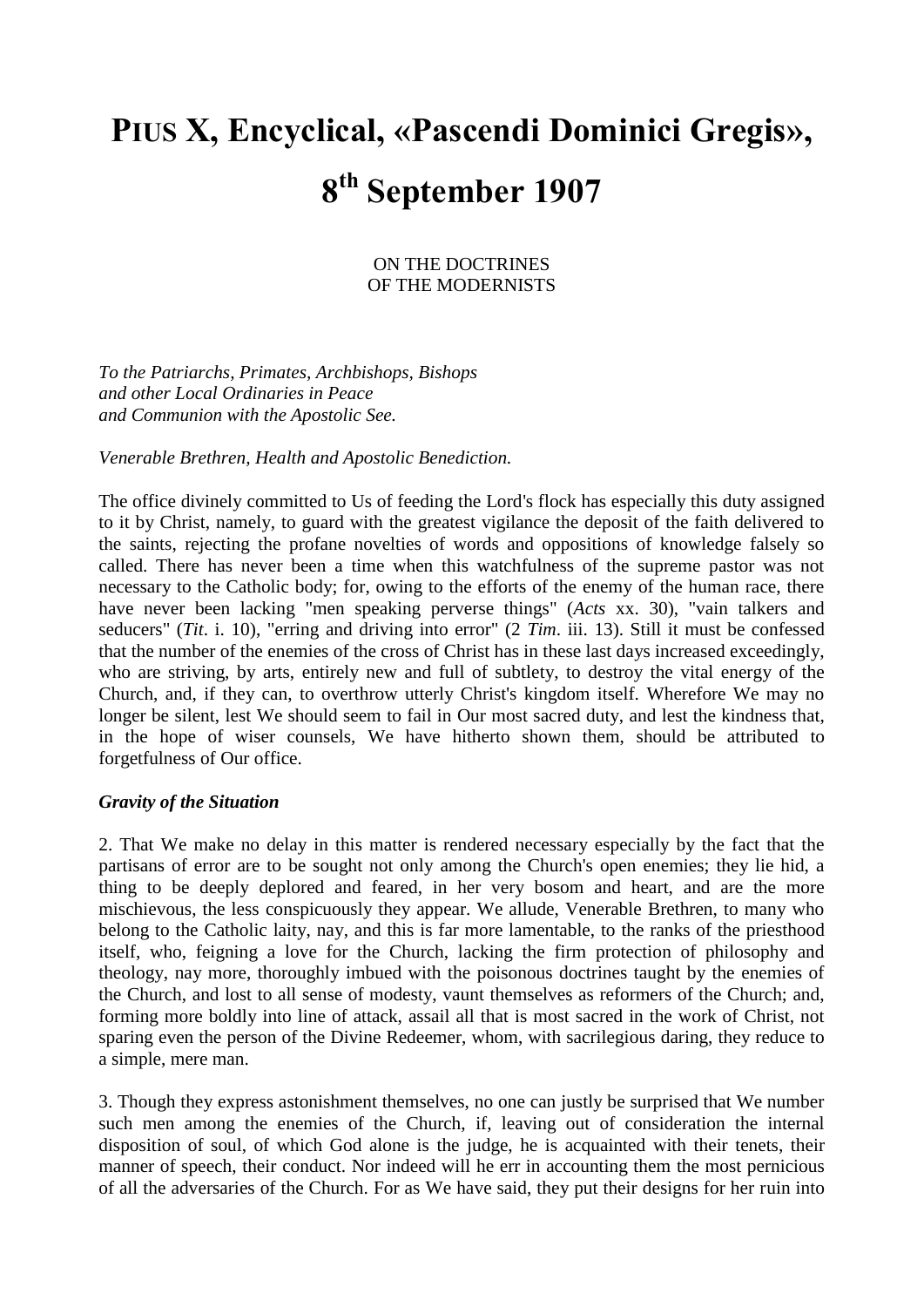operation not from without but from within; hence, the danger is present almost in the very veins and heart of the Church, whose injury is the more certain, the more intimate is their knowledge of her. Moreover they lay the axe not to the branches and shoots, but to the very root, that is, to the faith and its deepest fires. And having struck at this root of immortality, they proceed to disseminate poison through the whole tree, so that there is no part of Catholic truth from which they hold their hand, none that they do not strive to corrupt. Further, none is more skilful, none more astute than they, in the employment of a thousand noxious arts; for they double the parts of rationalist and Catholic, and this so craftily that they easily lead the unwary into error; and since audacity is their chief characteristic, there is no conclusion of any kind from which they shrink or which they do not thrust forward with pertinacity and assurance. To this must be added the fact, which indeed is well calculated to deceive souls, that they lead a life of the greatest activity, of assiduous and ardent application to every branch of learning, and that they possess, as a rule, a reputation for the strictest morality. Finally, and this almost destroys all hope of cure, their very doctrines have given such a bent to their minds, that they disdain all authority and brook no restraint; and relying upon a false conscience, they attempt to ascribe to a love of truth that which is in reality the result of pride and obstinacy.

Once indeed We had hopes of recalling them to a better sense, and to this end we first of all showed them kindness as Our children, then we treated them with severity, and at last We have had recourse, though with great reluctance, to public reproof. But you know, Venerable Brethren, how fruitless has been Our action. They bowed their head for a moment, but it was soon uplifted more arrogantly than ever. If it were a matter which concerned them alone, We might perhaps have overlooked it: but the security of the Catholic name is at stake. Wherefore, as to maintain it longer would be a crime, We must now break silence, in order to expose before the whole Church in their true colours those men who have assumed this bad disguise.

## *Division of the Encyclical*

4. But since the Modernists (as they are commonly and rightly called) employ a very clever artifice, namely, to present their doctrines without order and systematic arrangement into one whole, scattered and disjointed one from another, so as to appear to be in doubt and uncertainty, while they are in reality firm and steadfast, it will be of advantage, Venerable Brethren, to bring their teachings together here into one group, and to point out the connexion between them, and thus to pass to an examination of the sources of the errors, and to prescribe remedies for averting the evil.

## **ANALYSIS OF MODERNIST TEACHING**

5. To proceed in an orderly manner in this recondite subject, it must first of all be noted that every Modernist sustains and comprises within himself many personalities; he is a philosopher, a believer, a theologian, an historian, a critic, an apologist, a reformer. These roles must be clearly distinguished from one another by all who would accurately know their system and thoroughly comprehend the principles and the consequences of their doctrines.

# *Agnosticism its Philosophical Foundation*

6. We begin, then, with the philosopher. Modernists place the foundation of religious philosophy in that doctrine which is usually called *Agnosticism*. According to this teaching human reason is confined entirely within the field of *phenomena*, that is to say, to things that are perceptible to the senses, and in the manner in which they are perceptible; it has no right and no power to transgress these limits. Hence it is incapable of lifting itself up to God, and of recognising His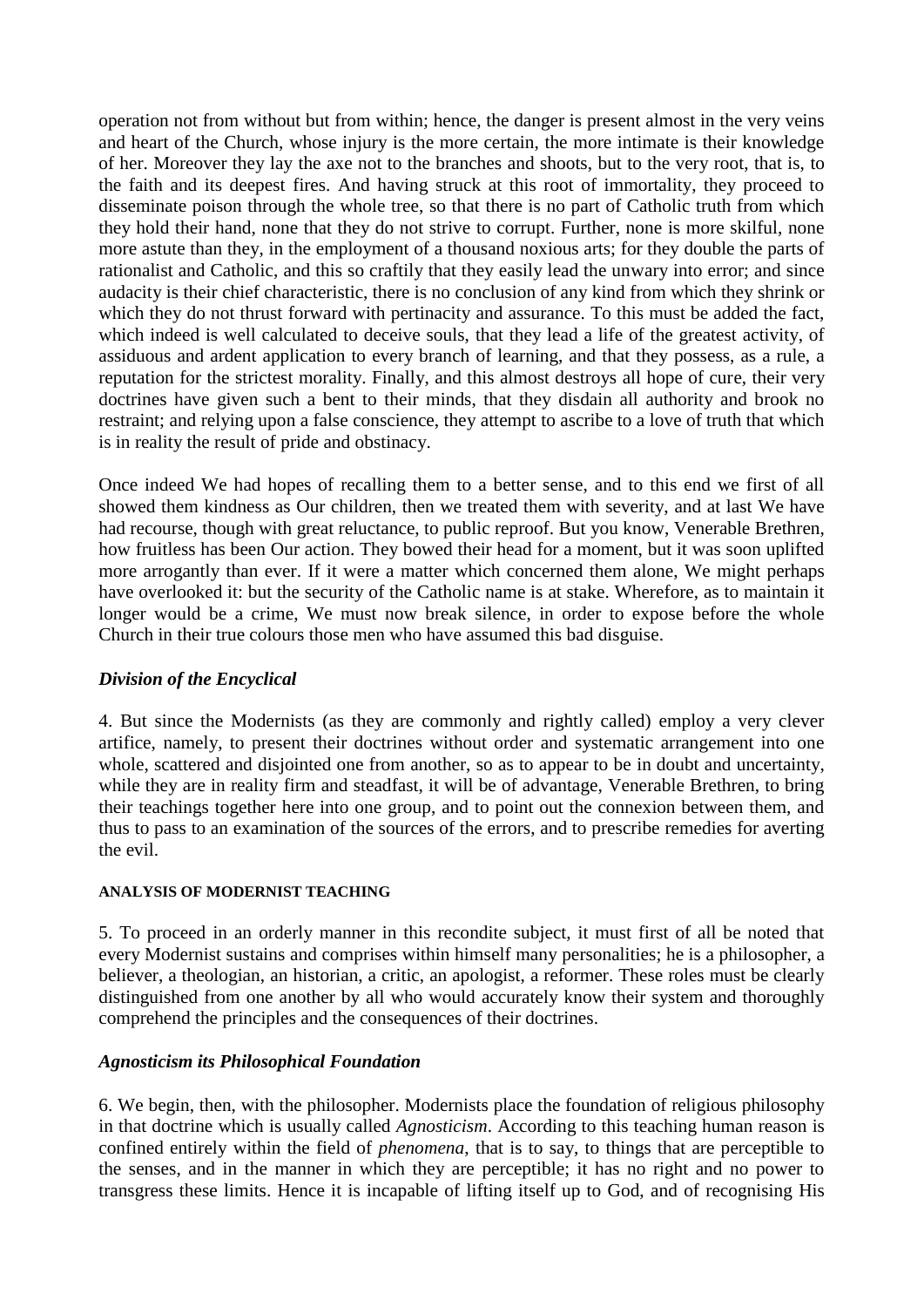existence, even by means of visible things. From this it is inferred that God can never be the direct object of science, and that, as regards history, He must not be considered as an historical subject. Given these premises, all will readily perceive what becomes of *Natural Theology,* of the *motives of credibility,* of *external revelation*. The Modernists simply make away with them altogether; they include them in *Intellectualism*, which they call a ridiculous and long ago defunct system. Nor does the fact that the Church has formally condemned these portentous errors exercise the slightest restraint upon them. Yet the Vatican Council has defined, "If anyone says that the one true God, our Creator and Lord, cannot be known with certainty by the natural light of human reason by means of the things that are made, let him be anathema" (*De Revel*., can. I); and also: "If anyone says that it is not possible or not expedient that man be taught, through the medium of divine revelation, about God and the worship to be paid Him, let him be anathema" (*Ibid.*, can. 2); and finally, "If anyone says that divine revelation cannot be made credible by external signs, and that therefore men should be drawn to the faith only by their personal internal experience or by private inspiration, let him be anathema" (*De Fide*, can. 3). But how the Modernists make the transition from *Agnosticism*, which is a state of pure nescience, to scientific and historic *Atheism*, which is a doctrine of positive denial; and consequently, by what legitimate process of reasoning, starting from ignorance as to whether God has in fact intervened in the history of the human race or not, they proceed, in their explanation of this history, to ignore God altogether, as if He really had not intervened, let him answer who can. Yet it is a fixed and established principle among them that both science and history must be atheistic: and within their boundaries there is room for nothing but *phenomena*; God and all that is divine are utterly excluded. We shall soon see clearly what, according to this most absurd teaching, must be held touching the most sacred Person of Christ, what concerning the mysteries of His life and death, and of His Resurrection and Ascension into heaven.

#### *Vital Immanence*

7. However, this *Agnosticism* is only the negative part of the system of the Modernist: the positive side of it consists in what they call *vital immanence*. This is how they advance from one to the other. Religion, whether natural or supernatural, must, like every other fact, admit of some explanation. But when Natural theology has been destroyed, the road to revelation closed through the rejection of the arguments of credibility, and all external revelation absolutely denied, it is clear that this explanation will be sought in vain outside man himself. It must, therefore, be looked for in man; and since religion is a form of life, the explanation must certainly be found in the life of man. Hence the principle of *religious immanence* is formulated. Moreover, the first actuation, so to say, of every vital phenomenon, and religion, as has been said, belongs to this category, is due to a certain necessity or impulsion; but it has its origin, speaking more particularly of life, in a movement of the heart, which movement is called a *sentiment*. Therefore, since God is the object of religion, we must conclude that faith, which is the basis and the foundation of all religion, consists in a sentiment which originates from a need of the divine. This need of the divine, which is experienced only in special and favourable circumstances, cannot, of itself, appertain to the domain of consciousness; it is at first latent within the consciousness, or, to borrow a term from modern philosophy, in the *subconsciousness*, where also its roots lies hidden and undetected.

Should anyone ask how it is that this need of the divine which man experiences within himself grows up into a religion, the Modernists reply thus: Science and history, they say, are confined within two limits, the one external, namely, the visible world, the other internal, which is consciousness. When one or other of these boundaries has been reached, there can be no further progress, for beyond is the *unknowable*. In presence of this *unknowable*, whether it is outside man and beyond the visible world of nature, or lies hidden within in the subconsciousness, the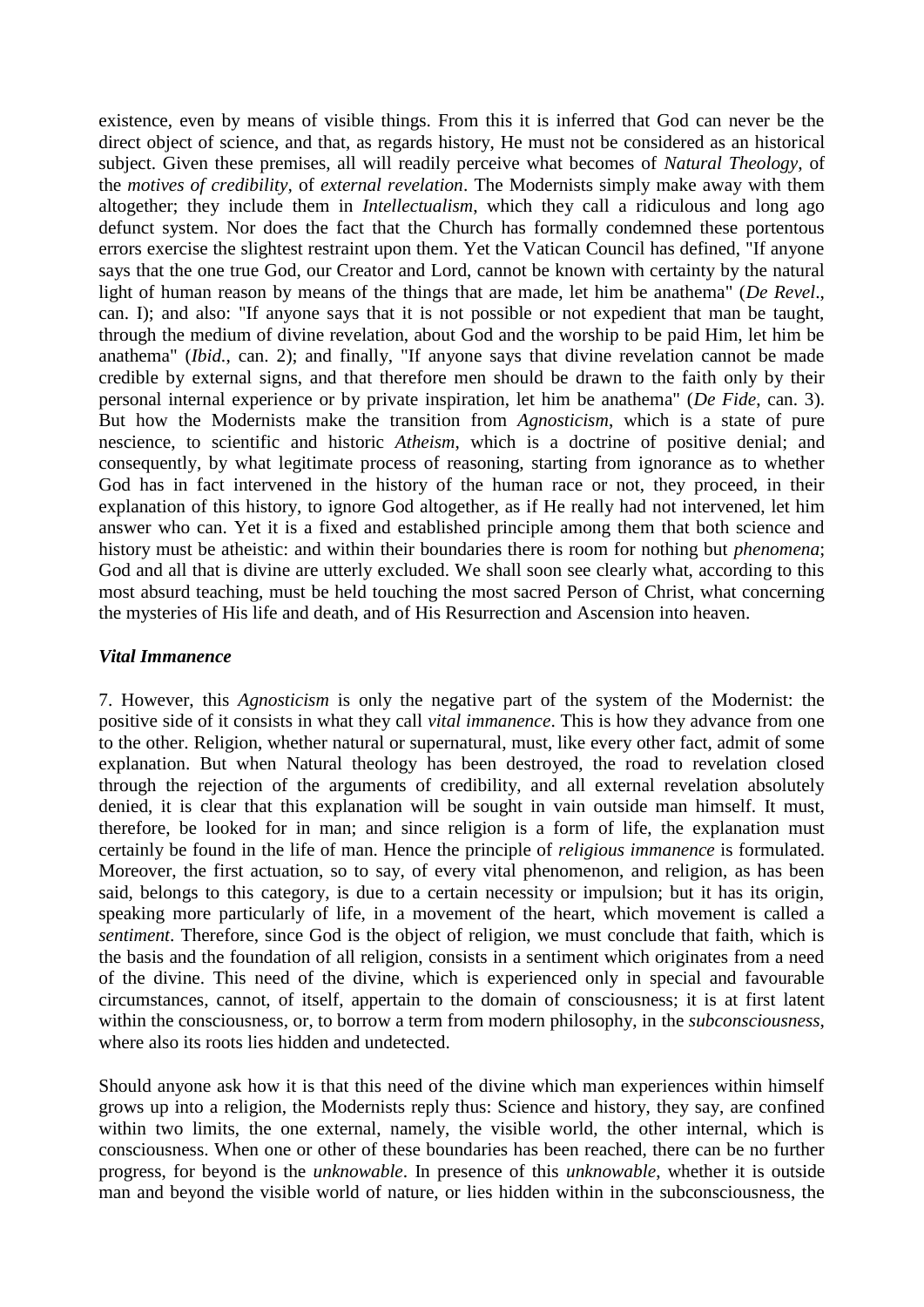need of the divine, according to the principles of *Fideism*, excites in a soul with a propensity towards religion a certain special *sentiment*, without any previous advertence of the mind: and this sentiment possesses, implied within itself both as its own object and as its intrinsic cause, the *reality* of the divine, and in a way unites man with God. It is this sentiment to which Modernists give the name of faith, and this it is which they consider the beginning of religion.

8. But we have not yet come to the end of their philosophy, or, to speak more accurately, their folly. For Modernism finds in this *sentiment* not faith only, but with and in faith, as they understand it, *revelation*, they say, abides. For what more can one require for revelation? Is not that religious *sentiment* which is perceptible in the consciousness revelation, or at least the beginning of revelation? Nay, is not God Himself, as He manifests Himself to the soul, indistinctly it is true, in this same religious sense, revelation? And they add: Since God is both the object and the cause of faith, this revelation is at the same time *of* God and *from* God; that is, God is both the revealer and the revealed.

Hence, Venerable Brethren, springs that ridiculous proposition of the Modernists, that every religion, according to the different aspect under which it is viewed, must be considered as both natural and supernatural. Hence it is that they make consciousness and revelation synonymous. Hence the law, according to which *religious consciousness* is given as the universal rule, to be put on an equal footing with revelation, and to which all must submit, even the supreme authority of the Church, whether in its teaching capacity, or in that of legislator in the province of sacred liturgy or discipline.

## *Deformation of Religious History the Consequence*

9. However, in all this process, from which, according to the Modernists, faith and revelation spring, one point is to be particularly noted, for it is of capital importance on account of the historico-critical corollaries which are deduced from it. - For the *Unknowable* they talk of does not present itself to faith as something solitary and isolated; but rather in close conjunction with some phenomenon, which, though it belongs to the realm of science and history yet to some extent oversteps their bounds. Such a phenomenon may be an act of nature containing within itself something mysterious; or it may be a man, whose character, actions and words cannot, apparently, be reconciled with the ordinary laws of history. Then faith, attracted by the *Unknowable* which is united with the phenomenon, possesses itself of the whole phenomenon, and, as it were, permeates it with its own life. From this two things follow. The first is a sort of *transfiguration* of the phenomenon, by its elevation above its own true conditions, by which it becomes more adapted to that form of the divine which faith will infuse into it. The second is a kind of *disfigurement*, which springs from the fact that faith, which has made the phenomenon independent of the circumstances of place and time, attributes to it qualities which it has not; and this is true particularly of the phenomena of the past, and the older they are, the truer it is. From these two principles the Modernists deduce two laws, which, when united with a third which they have already got from agnosticism, constitute the foundation of historical criticism. We will take an illustration from the Person of Christ. In the person of Christ, they say, science and history encounter nothing that is not human. Therefore, in virtue of the first canon deduced from agnosticism, whatever there is in His history suggestive of the divine, must be rejected. Then, according to the second canon, the historical Person of Christ was *transfigured* by faith; therefore everything that raises it above historical conditions must be removed. Lately, the third canon, which lays down that the person of Christ has been *disfigured* by faith, requires that everything should be excluded, deeds and words and all else that is not in keeping with His character, circumstances and education, and with the place and time in which He lived. A strange style of reasoning, truly; but it is Modernist criticism.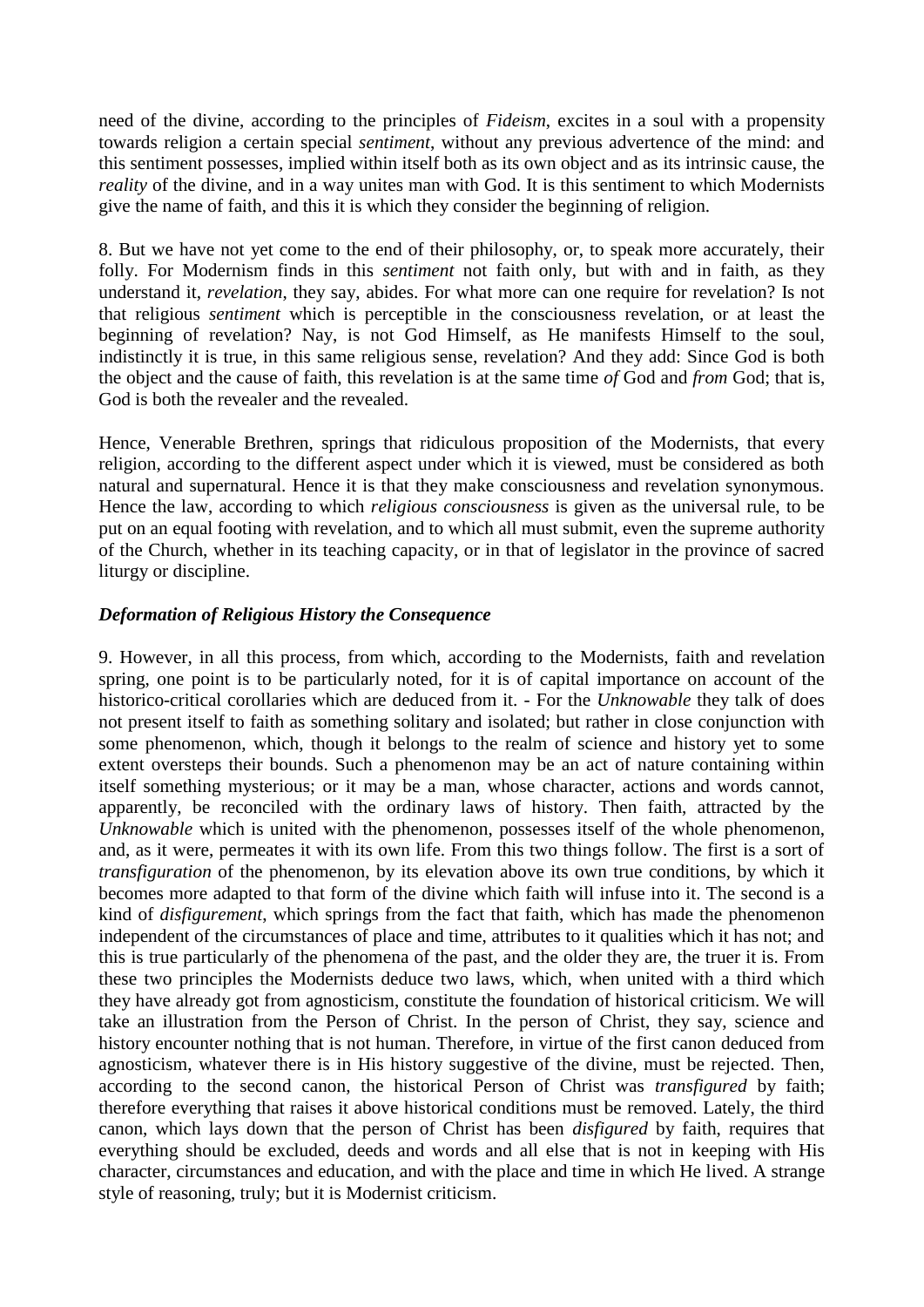10. Therefore the *religious sentiment*, which through the agency of *vital immanence* emerges from the lurking places of the subconsciousness, is the germ of all religion, and the explanation of everything that has been or ever will be in any religion. The *sentiment*, which was at first only rudimentary and almost formless, gradually matured, under the influence of that mysterious principle from which it originated, with the progress of human life, of which, as has been said, it is a form. This, then, is the origin of all religion, even supernatural religion; it is only a development of this *religious sentiment*. Nor is the Catholic religion an exception; it is quite on a level with the rest; for it was engendered, by the process of *vital immanence*, in the consciousness of Christ, who was a man of the choicest nature, whose like has never been, nor will be. - Those who hear these audacious, these sacrilegious assertions, are simply shocked! And yet, Venerable Brethren, these are not merely the foolish babblings of infidels. There are many Catholics, yea, and priests too, who say these things openly; and they boast that they are going to reform the Church by these ravings! There is no question now of the old error, by which a sort of right to the supernatural order was claimed for the human nature. We have gone far beyond that: we have reached the point when it is affirmed that our most holy religion, in the man Christ as in us, emanated from nature spontaneously and entirely. Than this there is surely nothing more destructive of the whole supernatural order. Wherefore the Vatican Council most justly decreed: "If anyone says that man cannot be raised by God to a knowledge and perfection which surpasses nature, but that he can and should, by his own efforts and by a constant development, attain finally to the possession of all truth and good, let him be anathema" (*De Revel.*, can. 3).

## *The Origin of Dogmas*

11. So far, Venerable Brethren, there has been no mention of the intellect. Still it also, according to the teaching of the Modernists, has its part in the act of faith. And it is of importance to see how. - In that *sentiment* of which We have frequently spoken, since sentiment is not knowledge, God indeed presents Himself to man, but in a manner so confused and indistinct that He can hardly be perceived by the believer. It is therefore necessary that a ray of light should be cast upon this sentiment, so that God may be clearly distinguished and set apart from it. This is the task of the intellect, whose office it is to reflect and to analyse, and by means of which man first transforms into mental pictures the vital phenomena which arise within him, and then expresses them in words. Hence the common saying of Modernists: that the religious man must *ponder* his faith. - The intellect, then, encountering this sentiment directs itself upon it, and produces in it a work resembling that of a painter who restores and gives new life to a picture that has perished with age. The simile is that of one of the leaders of Modernism. The operation of the intellect in this work is a double one: first by a natural and spontaneous act it expresses its concept in a simple, ordinary statement; then, on reflection and deeper consideration, or, as they say, *by elaborating its thought*, it expresses the idea in *secondary* propositions, which are derived from the first, but are more perfect and distinct. These *secondary* propositions, if they finally receive the approval of the supreme *magisterium* of the Church, constitute dogma.

12. Thus, We have reached one of the principal points in the Modernists' system, namely the origin and the nature of dogma. For they place the origin of dogma in those primitive and simple formulae, which, under a certain aspect, are necessary to faith; for revelation, to be truly such, requires the clear manifestation of God in the consciousness. But dogma itself they apparently hold, is contained in the *secondary* formulae.

To ascertain the nature of dogma, we must first find the relation which exists between the *religious formulas* and the *religious sentiment*. This will be readily perceived by him who realises that these formulas have no other purpose than to furnish the believer with a means of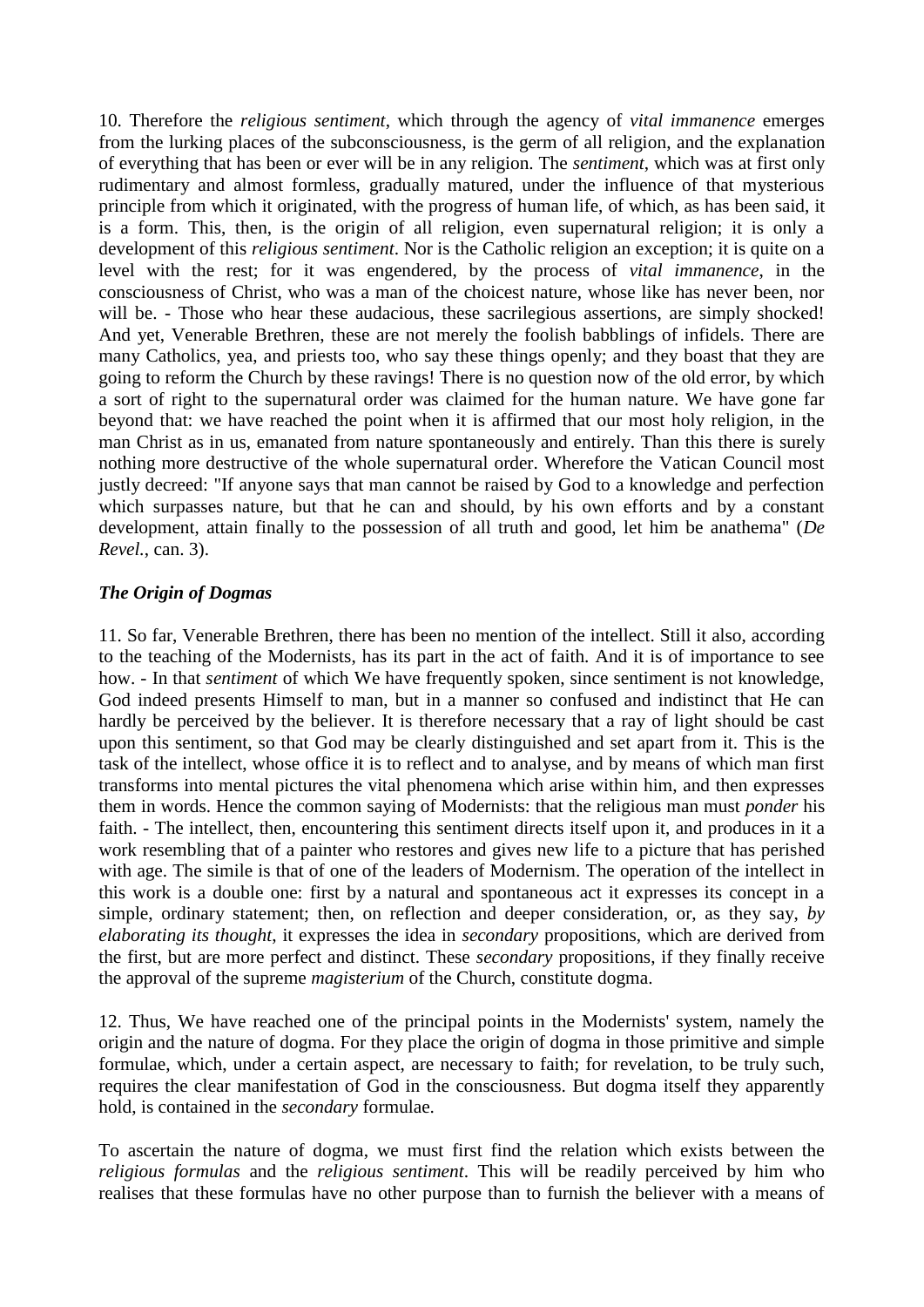giving an account of his faith to himself. These formulas therefore stand midway between the believer and his faith; in their relation to the faith, they are the inadequate expression of its object, and are usually called *symbols*; in their relation to the believer, they are mere *instruments*.

#### *Its Evolution*

13. Hence it is quite impossible to maintain that they express absolute truth: for, in so far as they are *symbols*, they are the images of truth, and so must be adapted to the religious sentiment in its relation to man; and as *instruments*, they are the vehicles of truth, and must therefore in their turn be adapted to man in his relation to the religious sentiment. But the object of the *religious sentiment*, since it embraces that *absolute*, possesses an infinite variety of aspects of which now one, now another, may present itself. In like manner, he who believes may pass through different phases. Consequently, the formulae too, which we call dogmas, must be subject to these vicissitudes, and are, therefore, liable to change. Thus the way is open to the intrinsic *evolution* of dogma. An immense collection of sophisms this, that ruins and destroys all religion. Dogma is not only able, but ought to evolve and to be changed. This is strongly affirmed by the Modernists, and as clearly flows from their principles. For amongst the chief points of their teaching is this which they deduce from the principle of *vital immanence*; that religious formulas, to be really religious and not merely theological speculations, ought to be living and to live the life of the religious sentiment. This is not to be understood in the sense that these formulas, especially if merely imaginative, were to be made for the religious sentiment; it has no more to do with their origin than with number or quality; what is necessary is that the religious sentiment, with some modification when necessary, should vitally assimilate them. In other words, it is necessary that the primitive formula be accepted and sanctioned by the heart; and similarly the subsequent work from which spring the secondary formulas must proceed under the guidance of the heart. Hence it comes that these formulas, to be living, should be, and should remain, adapted to the faith and to him who believes. Wherefore if for any reason this adaptation should cease to exist, they lose their first meaning and accordingly must be changed. And since the character and lot of dogmatic formulas is so precarious, there is no room for surprise that Modernists regard them so lightly and in such open disrespect. And so they audaciously charge the Church both with taking the wrong road from inability to distinguish the religious and moral sense of formulas from their surface meaning, and with clinging tenaciously and vainly to meaningless formulas whilst religion is allowed to go to ruin. *Blind* that they are, and *leaders of the blind*, inflated with a boastful science, they have reached that pitch of folly where they pervert the eternal concept of truth and the true nature of the religious sentiment; with that new system of theirs *they are seen to be under the sway of a blind and unchecked passion for novelty, thinking not at all of finding some solid foundation of truth, but despising the holy and apostolic traditions, they embrace other vain, futile, uncertain doctrines, condemned by the Church, on which, in the height of their vanity, they think they can rest and maintain truth itself.*

#### *The Modernist as Believer: Individual Experience and Religious Certitude*

14. Thus far, Venerable Brethren, of the Modernist considered as Philosopher. Now if we proceed to consider him as Believer, seeking to know how the Believer, according to Modernism, is differentiated from the Philosopher, it must be observed that although the Philosopher recognises as the object of faith the *divine reality*, still this reality is not to be found but in the heart of the Believer, as being an object of sentiment and affirmation; and therefore confined within the sphere of phenomena; but as to whether it exists outside that sentiment and affirmation is a matter which in no way concerns this Philosopher. For the Modernist .Believer, on the contrary, it is an established and certain fact that the divine reality does really exist in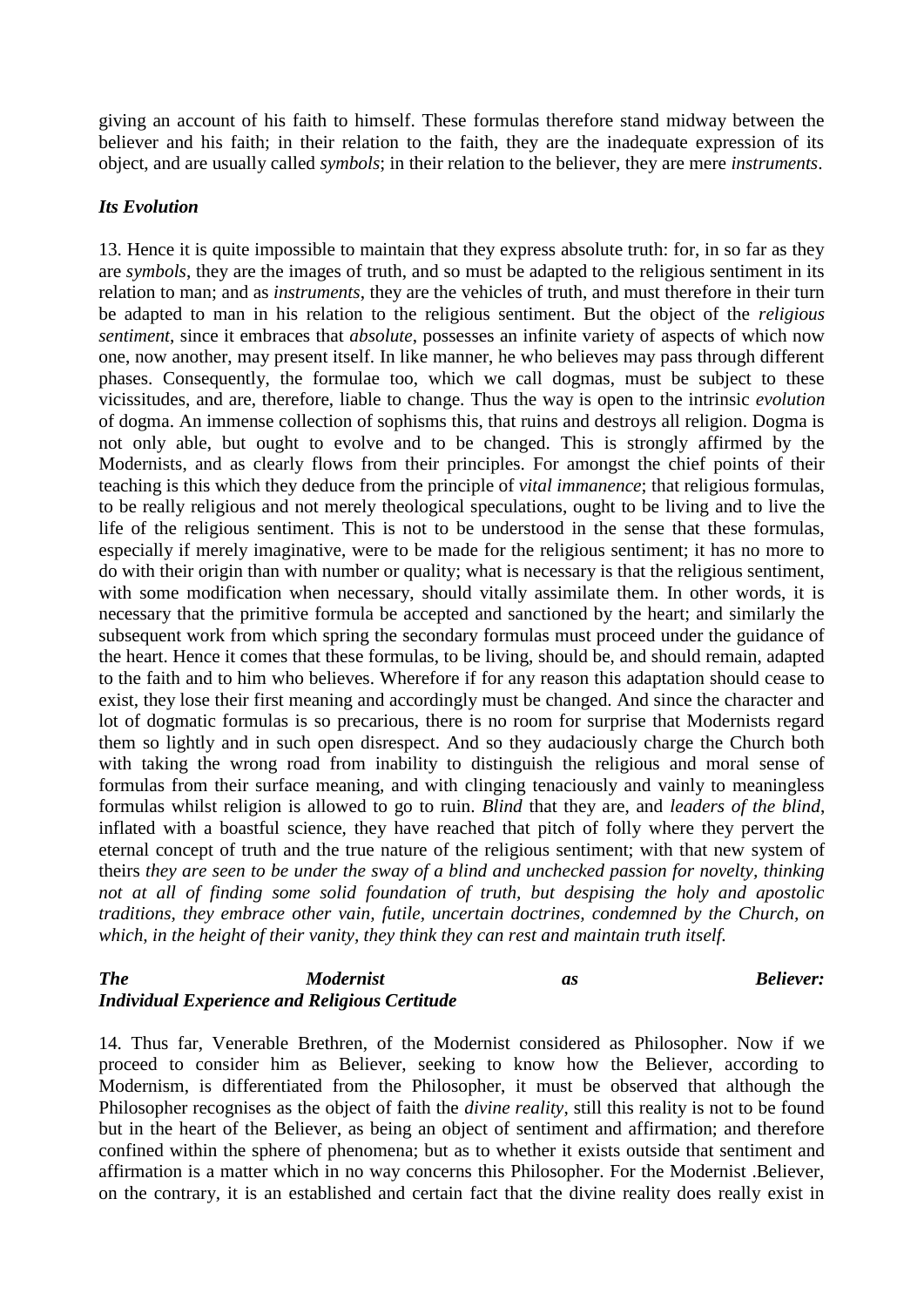itself and quite independently of the person who believes in it. If you ask on what foundation this assertion of the Believer rests, they answer: In the *experience of the individual*. On this head the Modernists differ from the Rationalists only to fall into the opinion of the Protestants and pseudo-mystics. This is their manner of putting the question: In *the religious sentiment* one must recognise a kind of intuition of the heart which puts man in immediate contact with the very reality of God, and infuses such a persuasion of God's existence and His action both within and without man as to excel greatly any scientific conviction. They assert, therefore, the existence of a real experience, and one of a kind that surpasses all rational experience. If this experience is denied by some, like the rationalists, it arises from the fact that such persons are unwilling to put themselves in the moral state which is necessary to produce it. It is this *experience* which, when a person acquires it, makes him properly and truly a believer.

How far off we are here from Catholic teaching we have already seen in the decree of the Vatican Council. We shall see later how, with such theories, added to the other errors already mentioned, the way is opened wide for atheism. Here it is well to note at once that, given this doctrine of *experience* united with the other doctrine of *symbolism*, every religion, even that of paganism, must be held to be true. What is to prevent such experiences from being met within every religion? In fact that they are to be found is asserted by not a few. And with what right will Modernists deny the truth of an experience affirmed by a follower of Islam? With what right can they claim true experiences for Catholics alone? Indeed Modernists do not deny but actually admit, some confusedly, others in the most open manner, that all religions are true. That they cannot feel otherwise is clear. For on what ground, according to their theories, could falsity be predicated of any religion whatsoever? It must be certainly on one of these two: either on account of the falsity of the religious sentiment or on account of the falsity of the formula pronounced by the mind. Now the *religious sentiment,* although it may be more perfect or less perfect, is always one and the same; and the intellectual formula, in order to be true, has but to respond to the *religious sentiment* and to the Believer, whatever be the intellectual capacity of the latter. In the conflict between different religions, the most that Modernists can maintain is that the Catholic has more truth because it is more living and that it deserves with more reason the name of Christian because it corresponds more fully with the origins of Christianity. That these consequences flow from the premises will not seem unnatural to anybody. But what is amazing is that there are Catholics and priests who, We would fain believe, abhor such enormities yet act as if they fully approved of them. For they heap such praise and bestow such public honour on the teachers of these errors as to give rise to the belief that their admiration is not meant merely for the persons, who are perhaps not devoid of a certain merit, but rather for the errors which these persons openly profess and which they do all in their power to propagate.

#### *Religious Experience and Tradition*

15. But this doctrine of *experience* is also under another aspect entirely contrary to Catholic truth. It is extended and applied to *tradition*, as hitherto understood by the Church, and destroys it. By the Modernists, tradition is understood as a communication to others, through preaching by means of the intellectual formula, of an *original experience*. To this formula, in addition to its representative value, they attribute a species of suggestive efficacy which acts both in the person who believes, to stimulate the religious sentiment should it happen to have grown sluggish and to renew the experience once acquired, and in those who do not yet believe, to awake for the first time the religious *sentiment* in them and to produce the *experience*. In this way is religious experience propagated among the peoples; and not merely among contemporaries by preaching, but among future generations both by books and by oral transmission from one to another. Sometimes this communication of religious experience takes root and thrives, at other times it withers at once and dies. For the Modernists, to live is a proof of truth, since for them life and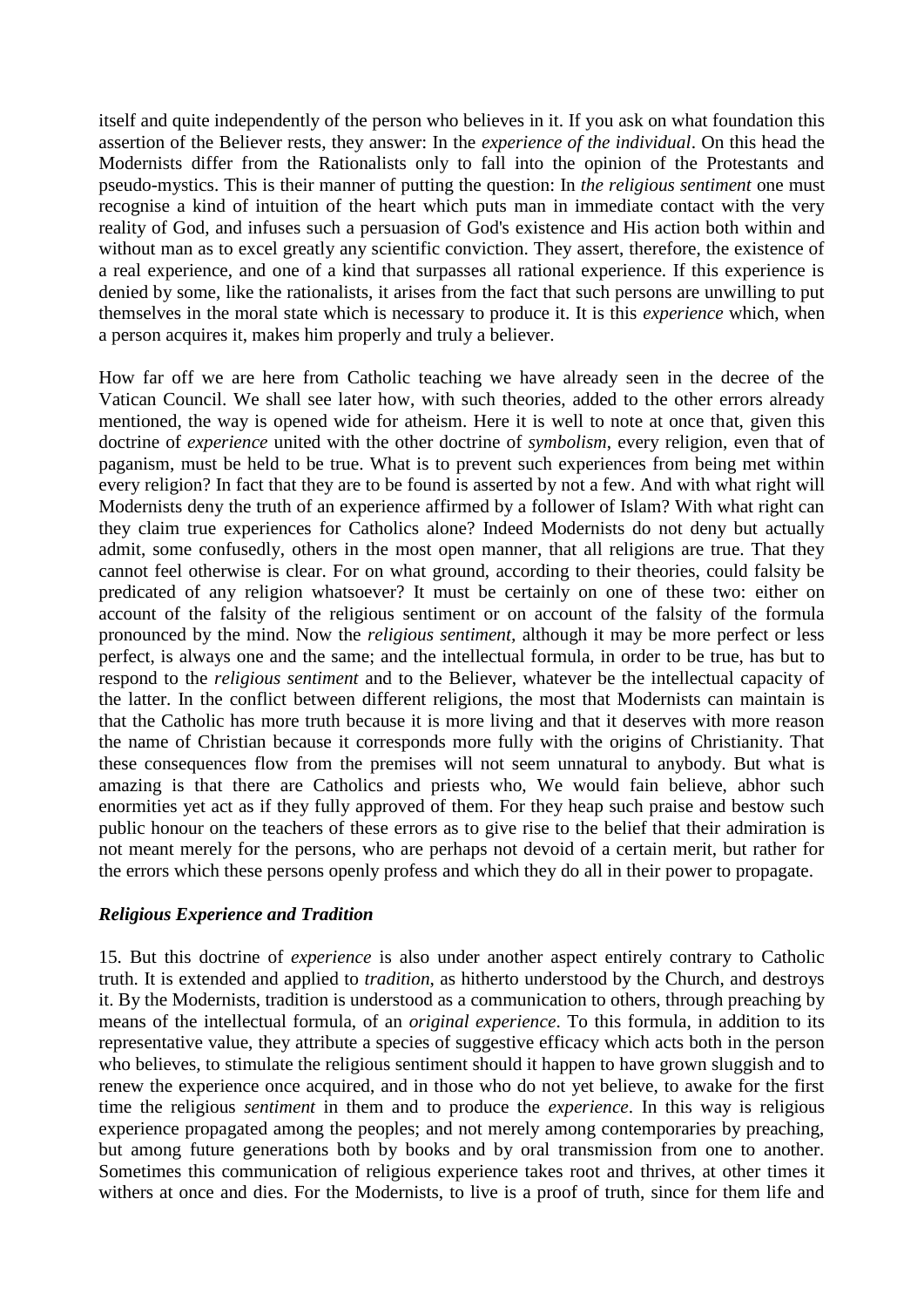truth are one and the same thing. Hence again it is given to us to infer that all existing religions are equally true, for otherwise they would not live.

## *Faith and Science*

16. Having reached this point, Venerable Brethren, we have sufficient material in hand to enable us to see the relations which Modernists establish between faith and science, including history also under the name of science. And in the first place it is to be held that the object of the one is quite extraneous to and separate from the object of the other. For faith occupies itself solely with something which science declares to be *unknowable* for it. Hence each has a separate field assigned to it: science is entirely concerned with the reality of phenomena, into which faith does not enter at all; faith on the contrary concerns itself with the divine reality which is entirely unknown to science. Thus the conclusion is reached that there can never be any dissension between faith and science, for if each keeps on its own ground they can never meet and therefore never be in contradiction. And if it be objected that in the visible world there are some things which appertain to faith, such as the human life of Christ, the Modernists reply by denying this. For though such things come within the category of phenomena, still in as far as they are *lived* by faith and in the way already described have been by faith transfigured and disfigured, they have been removed from the world of sense and translated to become material for the divine. Hence should it be further asked whether Christ has wrought real miracles, and made real prophecies, whether He rose truly from the dead and ascended into heaven, the answer of agnostic science will be in the negative and the answer of faith in the affirmative - yet there will not be, on that account, any conflict between them. For it will be denied by the philosopher as philosopher, speaking to philosophers and considering Christ only in His historical reality; and it will be affirmed by the speaker, speaking to believers and considering the life of Christ as *lived* again by the faith and in the faith.

## *Faith Subject to Science*

17. Yet, it would be a great mistake to suppose that, given these theories, one is authorised to believe that faith and science are independent of one another. On the side of science the independence is indeed complete, but it is quite different with regard to faith, which is subject to science not on one but on three grounds. For in the first place it must be observed that in every religious fact, when you take away the *divine reality* and the *experience* of it which the believer possesses, everything else, and especially the *religious formulas* of it, belongs to the sphere of phenomena and therefore falls under the control of science. Let the believer leave the world if he will, but so long as he remains in it he must continue, whether he like it or not, to be subject to the laws, the observation, the judgments of science and of history. Further, when it is said that God is the object of faith alone, the statement refers only to the *divine reality* not to the *idea* of God. The latter also is subject to science which while it philosophises in what is called the logical order soars also to the absolute and the ideal. It is therefore the right of philosophy and of science to form conclusions concerning the idea of God, to direct it in its evolution and to purify it of any extraneous elements which may become confused with it. Finally, man does not suffer a dualism to exist in him, and the believer therefore feels within him an impelling need so to harmonise faith with science, that it may never oppose the general conception which science sets forth concerning the universe.

Thus it is evident that science is to be entirely independent of faith, while on the other hand, and notwithstanding that they are supposed to be strangers to each other, faith is made subject to science. All this, Venerable Brothers, is in formal opposition with the teachings of Our Predecessor, Pius IX, where he lays it down that: *In matters of religion it is the duty of*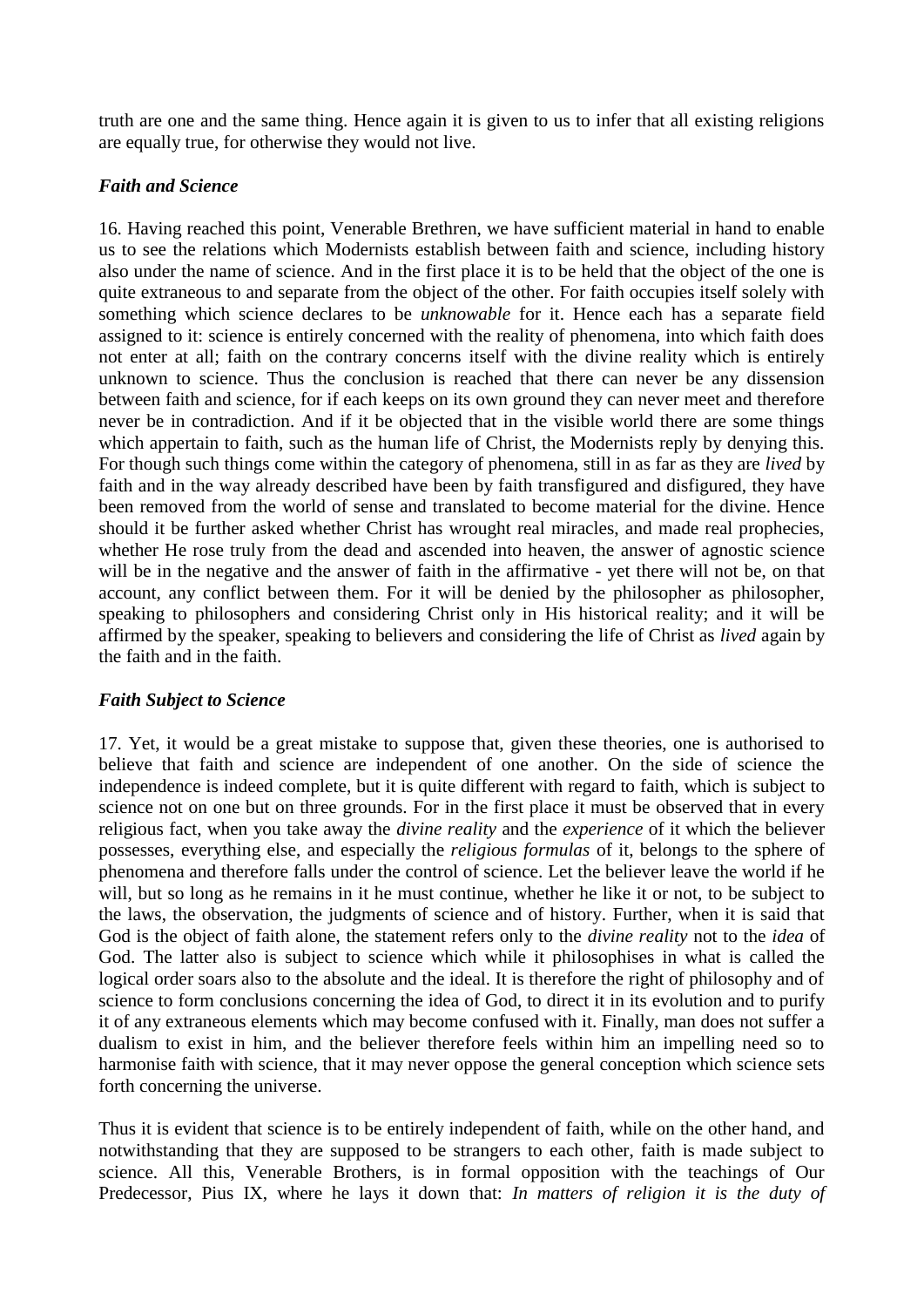*philosophy not to command but to serve, but not to prescribe what is to be believed but to embrace what is to be believed with reasonable obedience, not to scrutinise the depths of the mysteries of God but to venerate them devoutly and humbly.*

The Modernists completely invert the parts, and to them may be applied the words of another Predecessor of Ours, Gregory IX., addressed to some theologians of his time: *Some among you, inflated like bladders with the spirit of vanity strive by profane novelties to cross the boundaries fixed by the Fathers, twisting the sense of the heavenly pages . . .to the philosophical teaching of the rationals, not for the profit of their hearer but to make a show of science . . . these, seduced by strange and eccentric doctrines, make the head of the tail and force the queen to serve the servant.*

#### *The Methods of Modernists*

18. This becomes still clearer to anybody who studies the conduct of Modernists, which is in perfect harmony with their teachings. In the writings and addresses they seem not unfrequently to advocate now one doctrine now another so that one would be disposed to regard them as vague and doubtful. But there is a reason for this, and it is to be found in their ideas as to the mutual separation of science and faith. Hence in their books you find some things which might well be expressed by a Catholic, but in the next page you find other things which might have been dictated by a rationalist. When they write history they make no mention of the divinity of Christ, but when they are in the pulpit they profess it clearly; again, when they write history they pay no heed to the Fathers and the Councils, but when they catechise the people, they cite them respectfully. In the same way they draw their distinctions between theological and pastoral exegesis and scientific and historical exegesis. So, too, acting on the principle that science in no way depends upon faith, when they treat of philosophy, history, criticism, feeling no horror at treading in the footsteps of Luther, they are wont to display a certain contempt for Catholic doctrines, or the Holy Fathers, for the Ecumenical Councils, for the ecclesiastical *magisterium*; and should they be rebuked for this, they complain that they are being deprived of their liberty. Lastly, guided by the theory that faith must be subject to science, they continuously and openly criticise the Church because of her sheer obstinacy in refusing to submit and accommodate her dogmas to the opinions of philosophy; while they, on their side, after having blotted out the old theology, endeavour to introduce a new theology which shall follow the vagaries of their philosophers.

#### *The Modernist as Theologian: His Principles, Immanence and Symbolism*

19. And thus, Venerable Brethren, the road is open for us to study the Modernists in the theological arena - a difficult task, yet one that may be disposed of briefly. The end to be attained is the conciliation of faith with science, always, however, saving the primacy of science over faith. In this branch the Modernist theologian avails himself of exactly the same principles which we have seen employed by the Modernist philosopher, and applies them to the believer: the principles of *immanence* and *symbolism*. The process is an extremely simple one. The philosopher has declared: *The principle of faith is immanent*; the believer has added: *This principle is God*; and the theologian draws the conclusion: *God is immanent in man*. Thus we have *theological immanence*. So too, the philosopher regards as certain that *the representations of the object of faith are merely symbolical*; the believer has affirmed that *the object of faith is God in Himself*; and the theologian proceeds to affirm that: *The representations of the divine reality are symbolical*. And thus we have *theological symbolism*. Truly enormous errors both, the pernicious character of which will be seen clearly from an examination of their consequences.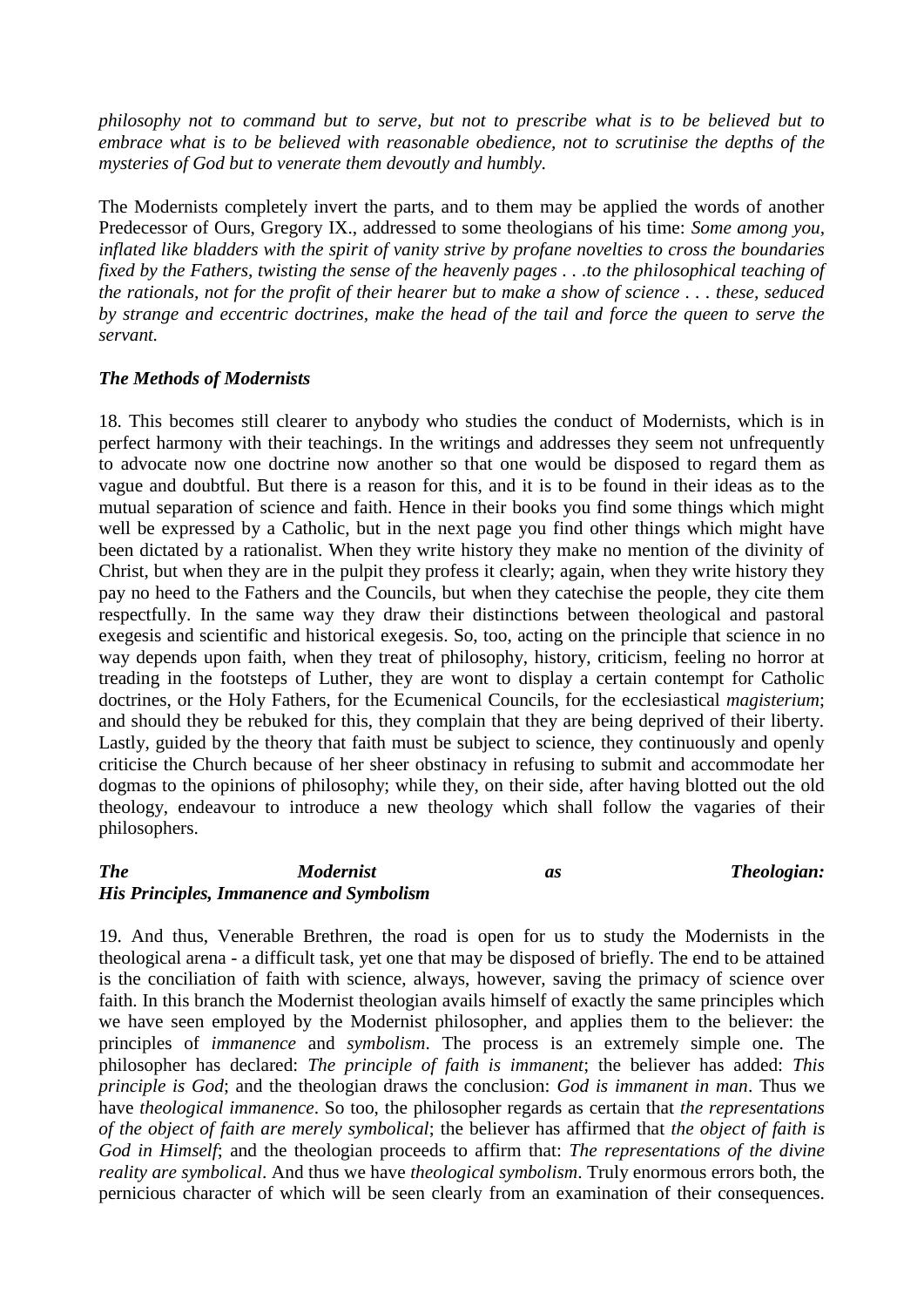For, to begin with *symbolism*, since symbols are but *symbols* in regard to their objects and only instruments in regard to the believer, it is necessary first of all, according to the teachings of the Modernists, that the believer do not lay too much stress on the formula, but avail himself of it only with the scope of uniting himself to the absolute truth which the formula at once reveals and conceals, that is to say, endeavours to express but without succeeding in doing so. They would also have the believer avail himself of the formulas only in as far as they are useful to him, for they are given to be a help and not a hindrance; with proper regard, however, for the social respect due to formulas which the public *magisterium* has deemed suitable for expressing the common consciousness until such time as the same *magisterium* provide otherwise. Concerning *immanence* it is not easy to determine what Modernists mean by it, for their own opinions on the subject vary. Some understand it in the sense that God working in man is more intimately present in him than man is in even himself, and this conception, if properly understood, is free from reproach. Others hold that the divine action is one with the action of nature, as the action of the first cause is one with the action of the secondary cause, and this would destroy the supernatural order. Others, finally, explain it in a way which savours of pantheism and this, in truth, is the sense which tallies best with the rest of their doctrines.

20. With this principle of *immanence* is connected another which may be called the principle of *divine permanence*. It differs from the first in much the same way as the private *experience* differs from the *experience* transmitted by tradition. An example will illustrate what is meant, and this example is offered by the Church and the Sacraments. The Church and the Sacraments, they say, are not to be regarded as having been instituted by Christ Himself. This is forbidden by agnosticism, which sees in Christ nothing more than a man whose religious consciousness has been, like that of all men, formed by degrees; it is also forbidden by the law of immanence which rejects what they call external *application*; it is further forbidden by the law of evolution which requires for the development of the germs a certain time and a certain series of circumstances; it is, finally, forbidden by history, which shows that such in fact has been the course of things. Still it is to be held that both Church and Sacraments have been founded *mediately* by Christ. But how? In this way: All Christian consciences were, they affirm, in a manner virtually included in the conscience of Christ as the plant is included in the seed. But as the shoots live the life of the seed, so, too, all Christians are to be said to live the life of Christ. But the life of Christ is according to faith, and so, too, is the life of Christians. And since this life produced, in the courses of ages, both the Church and the Sacraments, it is quite right to say that their origin is from Christ and is divine. In the same way they prove that the Scriptures and the dogmas are divine. And thus the Modernistic theology may be said to be complete. No great thing, in truth, but more than enough for the theologian who professes that the conclusions of science must always, and in all things, be respected. The application of these theories to the other points We shall proceed to expound, anybody may easily make for himself.

#### *Dogma and the Sacraments*

21. Thus far We have spoken of the origin and nature of faith. But as faith has many shoots, and chief among them the Church, dogma, worship, the Books which we call "Sacred," of these also we must know what is taught by the Modernists. To begin with dogma, we have already indicated its origin and nature. Dogma is born of the species of impulse or necessity by virtue of which the believer is constrained to elaborate his religious thought so as to render it clearer for himself and others. This elaboration consists entirely in the process of penetrating and refining the primitive *formula*, not indeed in itself and according to logical development, but as required by circumstances, or *vitally* as the Modernists more abstrusely put it. Hence it happens that around the *primitive* formula *secondary* formulas gradually continue to be formed, and these subsequently grouped into bodies of doctrine, or into doctrinal constructions as they prefer to call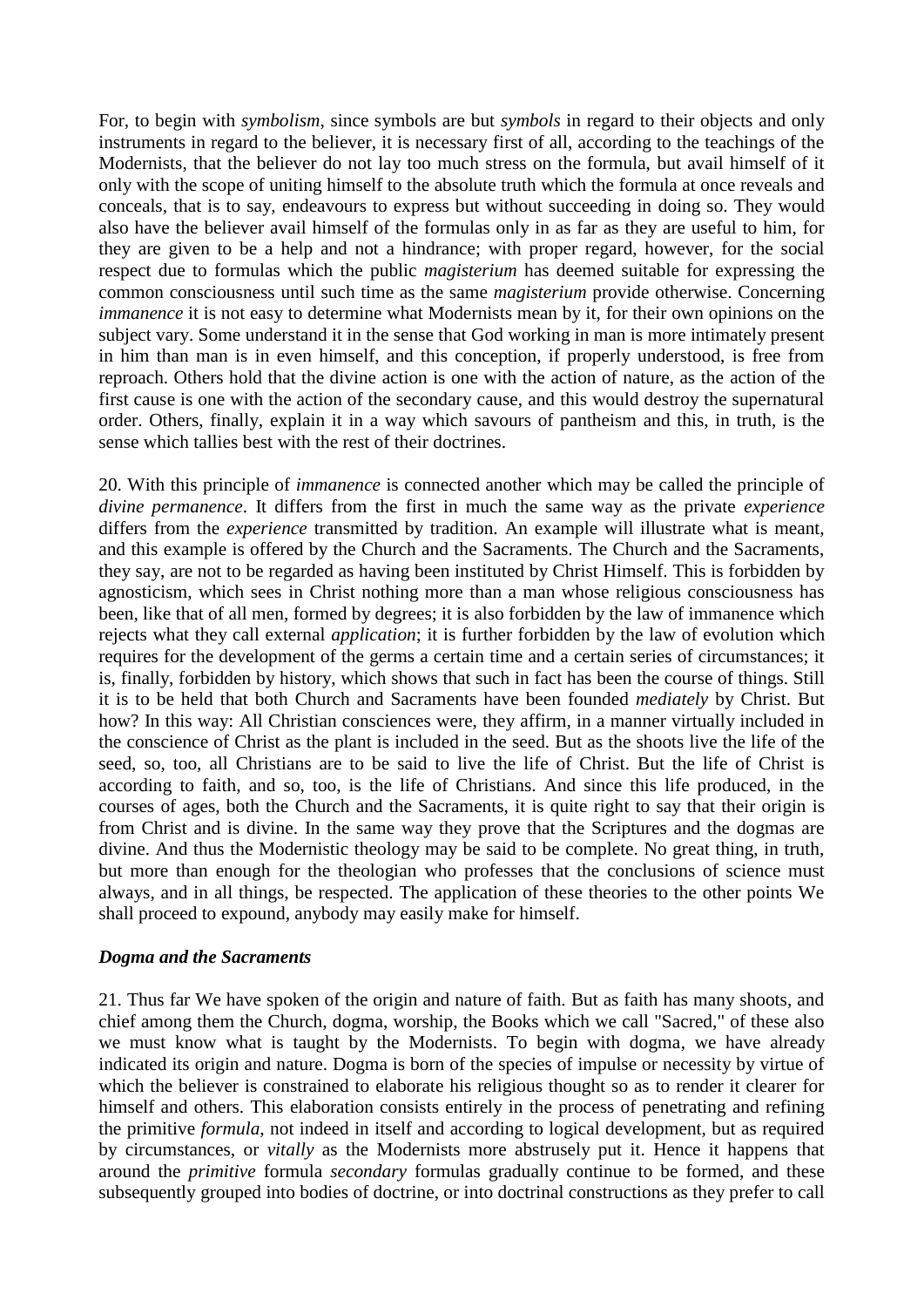them, and further sanctioned by the public *magisterium* as responding to the common consciousness, are called dogma. Dogma is to be carefully distinguished from the speculations of theologians which, although not alive with the life of dogma, are not without their utility as serving to harmonise religion with science and remove opposition between the two, in such a way as to throw light from without on religion, and it may be even to prepare the matter for future dogma. Concerning worship there would not be much to be said, were it not that under this head are comprised the Sacraments, concerning which the Modernists fall into the gravest errors. For them the Sacraments are the resultant of a double need - for, as we have seen, everything in their system is explained by inner impulses or necessities. In the present case, the first need is that of giving some sensible manifestation to religion; the second is that of propagating it, which could not be done without some sensible form and consecrating acts, and these are called sacraments. But for the Modernists the Sacraments are mere symbols or signs, though not devoid of a certain efficacy - an efficacy, they tell us, like that of certain phrases vulgarly described as having "caught on," inasmuch as they have become the vehicle for the diffusion of certain great ideas which strike the public mind. What the phrases are to the ideas, that the Sacraments are to the religious sentiment - that and nothing more. The Modernists would be speaking more clearly were they to affirm that the Sacraments are instituted solely to foster the faith - but this is condemned by the Council of Trent: *If anyone say that these sacraments are instituted solely to foster the faith, let him be anathema.*

## *The Holy Scriptures*

22. We have already touched upon the nature and origin of the Sacred Books. According to the principles of the Modernists they may be rightly described as a collection of *experiences*, not indeed of the kind that may come to anybody, but those extraordinary and striking ones which have happened in any religion. And this is precisely what they teach about our books of the Old and New Testament. But to suit their own theories they note with remarkable ingenuity that, although experience is something belonging to the present, still it may derive its material from the past and the future alike, inasmuch as the believer by memory *lives* the past over again after the manner of *the present*, and lives the future already by anticipation. This explains how it is that the historical and apocalyptical books are included among the Sacred Writings. God does indeed speak in these books - through the medium of the believer, but only, according to Modernistic theology, by vital *immanence* and *permanence*. Do we inquire concerning inspiration? Inspiration, they reply, is distinguished only by its vehemence from that impulse which stimulates the believer to reveal the faith that is in him by words or writing. It is something like what happens in poetical inspiration, of which it has been said: There is God in us, and when he stirreth he sets us afire. And it is precisely in this sense that God is said to be the origin of the inspiration of the Sacred Books. The Modernists affirm, too, that there is nothing in these books which is not inspired. In this respect some might be disposed to consider them as more orthodox than certain other moderns who somewhat restrict inspiration, as, for instance, in what have been put forward as *tacit citations*. But it is all mere juggling of words. For if we take the Bible, according to the tenets of agnosticism, to be a human work, made by men for men, but allowing the theologian to proclaim that it is divine by immanence, what room is there left in it for inspiration? General inspiration in the Modernist sense it is easy to find, but of inspiration in the Catholic sense there is not a trace.

# *The Church*

23. A wider field for comment is opened when you come to treat of the vagaries devised by the Modernist school concerning the Church. You must start with the supposition that the Church has its birth in a double need, the need of the individual believer, especially if he has had some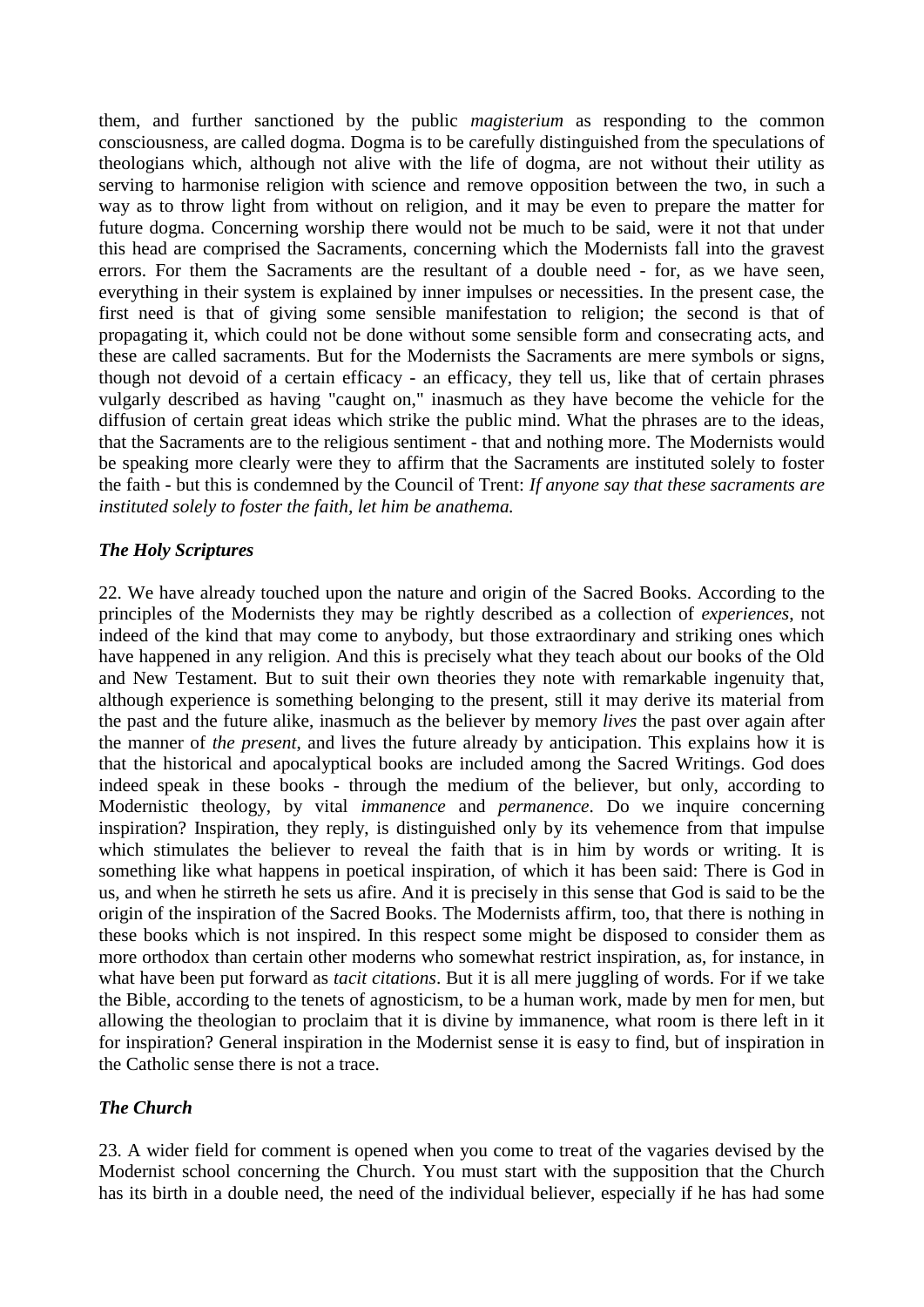original and special experience, to communicate his faith to others, and the need of the mass, when the faith has become common to many, to form itself into a society and to guard, increase, and propagate the common good. What, then, is the Church? It is the product of the *collective conscience*, that is to say of the society of individual consciences which by virtue of the principle of *vital permanence*, all depend on one first believer, who for Catholics is Christ. Now every society needs a directing authority to guide its members towards the common end, to conserve prudently the elements of cohesion which in a religious society are doctrine and worship.

Hence the triple authority in the Catholic Church, *disciplinary, dogmatic, liturgical*. The nature of this authority is to be gathered from its origin, and its rights and duties from its nature. In past times it was a common error that authority came to the Church from without, that is to say directly from God; and it was then rightly held to be *autocratic*. But his conception had now grown obsolete. For in the same way as the Church is a vital emanation of the collectivity of consciences, so too authority emanates vitally from the Church itself. Authority therefore, like the Church, has its origin in the religious conscience, and, that being so, is subject to it. Should it disown this dependence it becomes a tyranny. For we are living in an age when the sense of liberty has reached its fullest development, and when the public conscience has in the civil order introduced popular government. Now there are not two consciences in man, any more than there are two lives. It is for the ecclesiastical authority, therefore, to shape itself to democratic forms, unless it wishes to provoke and foment an intestine conflict in the consciences of mankind. The penalty of refusal is disaster. For it is madness to think that the sentiment of liberty, as it is now spread abroad, can surrender. Were it forcibly confined and held in bonds, terrible would be its outburst, sweeping away at once both Church and religion. Such is the situation for the Modernists, and their one great anxiety is, in consequence, to find a way of conciliation between the authority of the Church and the liberty of believers.

## *The Relations Between Church and State*

24. But it is not with its own members alone that the Church must come to an amicable arrangement - besides its relations with those within, it has others outside. The Church does not occupy the world all by itself; there are other societies in the world, with which it must necessarily have contact and relations. The rights and duties of the Church towards civil societies must, therefore, be determined, and determined, of course, by its own nature as it has been already described. The rules to be applied in this matter are those which have been laid down for science and faith, though in the latter case the question is one of *objects* while here we have one of *ends*. In the same way, then, as faith and science are strangers to each other by reason of the diversity of their objects, Church and State are strangers by reason of the diversity of their ends, that of the Church being spiritual while that of the State is temporal. Formerly it was possible to subordinate the temporal to the spiritual and to speak of some questions as *mixed*, allowing to the Church the position of queen and mistress in all such, because the Church was then regarded as having been instituted immediately by God as the author of the supernatural order. But his doctrine is today repudiated alike by philosophy and history. The State must, therefore, be separated from the Church, and the Catholic from the citizen. Every Catholic, from the fact that he is also a citizen, has the right and the duty to work for the common good in the way he thinks best, without troubling himself about the authority of the Church, without paying any heed to its wishes, its counsels, its orders - nay, even in spite of its reprimands. To trace out and prescribe for the citizen any line of conduct, on any pretext whatsoever, is to be guilty of an abuse of ecclesiastical authority, against which one is bound to act with all one's might. The principles from which these doctrines spring have been solemnly condemned by our predecessor Pius VI. in his Constitution *Auctorem fidei*.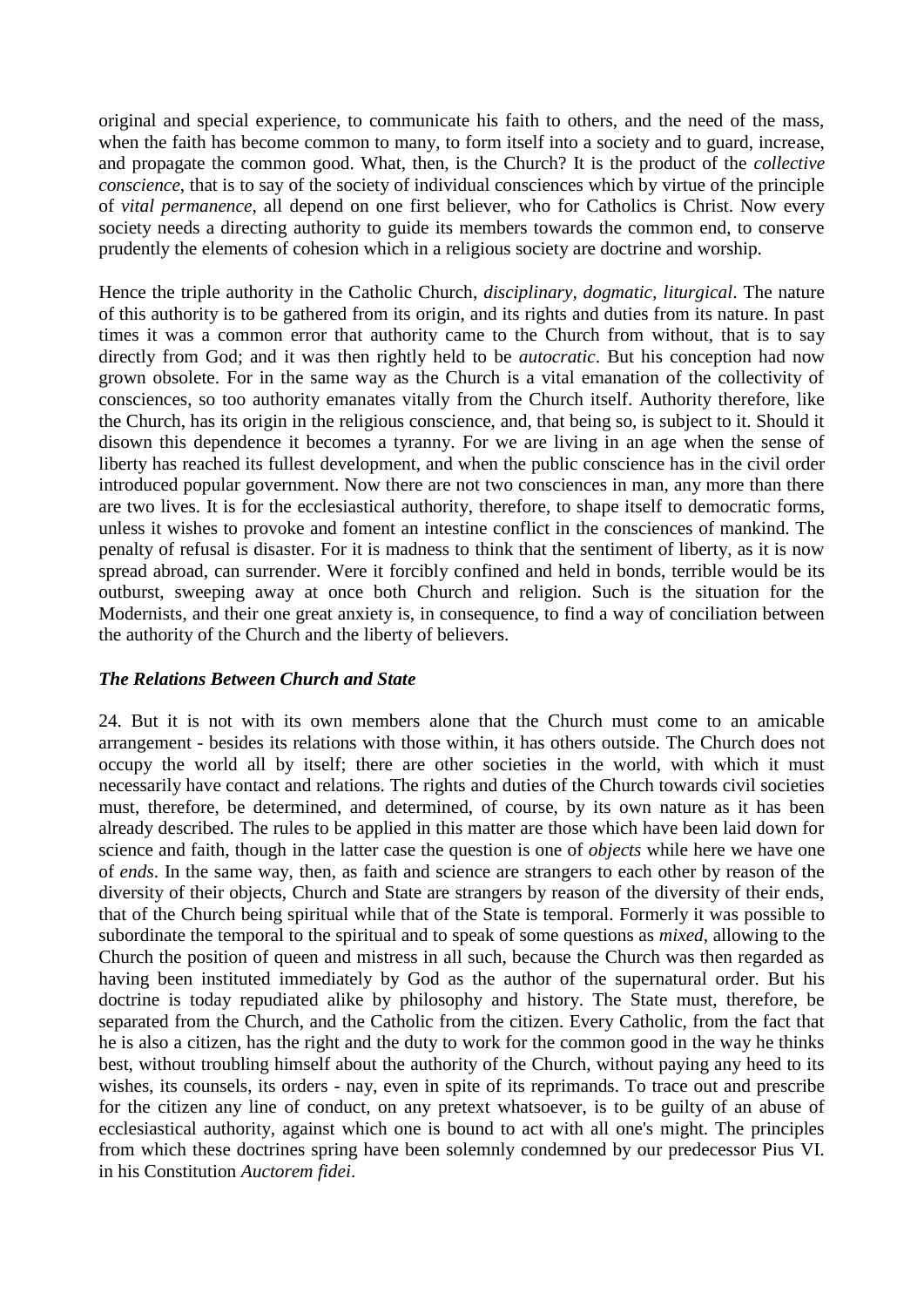#### *The* **Magisterium** *of the Church*

25. But it is not enough for the Modernist school that the State should be separated from the Church. For as faith is to be subordinated to science, as far as *phenomenal elements* are concerned, so too in temporal matters the Church must be subject to the State. They do not say this openly as yet - but they will say it when they wish to be logical on this head. For given the principle that in temporal matters the State possesses absolute mastery, it will follow that when the believer, not fully satisfied with his merely internal acts of religion, proceeds to external acts, such for instance as the administration or reception of the sacraments, these will fall under the control of the State. What will then become of ecclesiastical authority, which can only be exercised by external acts? Obviously it will be completely under the dominion of the State. It is this inevitable consequence which impels many among liberal Protestants to reject all external worship, nay, all external religious community, and makes them advocate what they call, *individual* religion. If the Modernists have not yet reached this point, they do ask the Church in the meanwhile to be good enough to follow spontaneously where they lead her and adapt herself to the civil forms in vogue. Such are their ideas about *disciplinary* authority. But far more advanced and far more pernicious are their teachings on *doctrinal* and *dogmatic* authority. This is their conception of the *magisterium* of the Church: No religious society, they say, can be a real unit unless the religious conscience of its members be one, and one also the formula which they adopt. But his double unity requires a kind of common mind whose office is to find and determine the formula that corresponds best with the common conscience, and it must have moreover an authority sufficient to enable it to impose on the community the formula which has been decided upon. From the combination and, as it were fusion of these two elements, the common mind which draws up the formula and the authority which imposes it, arises, according to the Modernists, the notion of the ecclesiastical *magisterium*. And as this *magisterium* springs, in its last analysis, from the individual consciences and possesses its mandate of public utility for their benefit, it follows that the ecclesiastical *magisterium* must be subordinate to them, and should therefore take democratic forms. To prevent individual consciences from revealing freely and openly the impulses they feel, to hinder criticism from impelling dogmas towards their necessary evolutions - this is not a legitimate use but an abuse of a power given for the public utility. So too a due method and measure must be observed in the exercise of authority. To condemn and prescribe a work without the knowledge of the author, without hearing his explanations, without discussion, assuredly savours of tyranny. And thus, here again a way must be found to save the full rights of authority on the one hand and of liberty on the other. In the meanwhile the proper course for the Catholic will be to proclaim publicly his profound respect for authority - and continue to follow his own bent. Their general directions for the Church may be put in this way: Since the end of the Church is entirely spiritual, the religious authority should strip itself of all that external pomp which adorns it in the eyes of the public. And here they forget that while religion is essentially for the soul, it is not exclusively for the soul, and that the honour paid to authority is reflected back on Jesus Christ who instituted it.

## *The Evolution of Doctrine*

26. To finish with this whole question of faith and its shoots, it remains to be seen, Venerable Brethren, what the Modernists have to say about their development. First of all they lay down the general principle that in a living religion everything is subject to change, and must change, and in this way they pass to what may be said to be, among the chief of their doctrines, that of *Evolution*. To the laws of evolution everything is subject - dogma, Church, worship, the Books we revere as sacred, even faith itself, and the penalty of disobedience is death. The enunciation of this principle will not astonish anybody who bears in mind what the Modernists have had to say about each of these subjects. Having laid down this law of evolution, the Modernists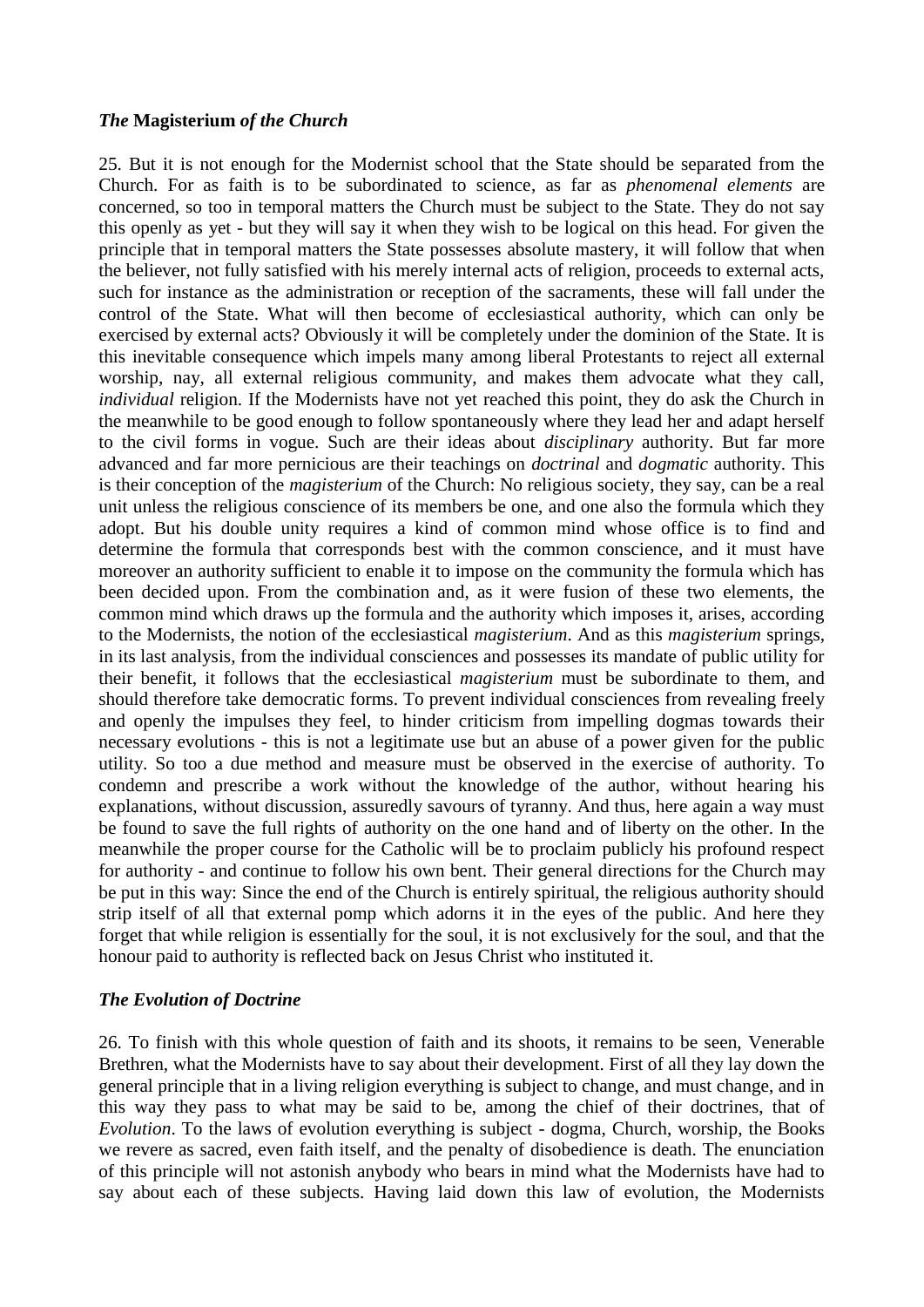themselves teach us how it works out. And first with regard to faith. The primitive form of faith, they tell us, was rudimentary and common to all men alike, for it had its origin in human nature and human life. Vital evolution brought with it progress, not by the accretion of new and purely adventitious forms from without, but by an increasing penetration of the religious sentiment in the conscience. This progress was of two kinds: *negative*, by the elimination of all foreign elements, such, for example, as the sentiment of family or nationality; and *positive* by the intellectual and moral refining of man, by means of which the idea was enlarged and enlightened while the religious sentiment became more elevated and more intense. For the progress of faith no other causes are to be assigned than those which are adduced to explain its origin. But to them must be added those religious geniuses whom we call prophets, and of whom Christ was the greatest; both because in their lives and their words there was something mysterious which faith attributed to the divinity, and because it fell to their lot to have new and original experiences fully in harmony with the needs of their time. The progress of dogma is due chiefly to the obstacles which faith has to surmount, to the enemies it has to vanquish, to the contradictions it has to repel. Add to this a perpetual striving to penetrate ever more profoundly its own mysteries. Thus, to omit other examples, has it happened in the case of Christ: in Him that divine something which faith admitted in Him expanded in such a way that He was at last held to be God. The chief stimulus of evolution in the domain of worship consists in the need of adapting itself to the uses and customs of peoples, as well as the need of availing itself of the value which certain acts have acquired by long usage. Finally, evolution in the Church itself is fed by the need of accommodating itself to historical conditions and of harmonising itself with existing forms of society. Such is religious evolution in detail. And here, before proceeding further, we would have you note well this whole theory of *necessities and needs*, for it is at the root of the entire system of the Modernists, and it is upon it that they will erect that famous method of theirs called the historical.

27. Still continuing the consideration of the evolution of doctrine, it is to be noted that Evolution is due no doubt to those stimulants styled needs, but, if left to their action alone, it would run a great risk of bursting the bounds of tradition, and thus, turned aside from its primitive vital principle, would lead to ruin instead of progress. Hence, studying more closely the ideas of the Modernists, evolution is described as resulting from the conflict of two forces, one of them tending towards progress, the other towards conservation. The conserving force in the Church is tradition, and tradition is represented by religious authority, and this both by right and in fact; for by right it is in the very nature of authority to protect tradition, and, in fact, for authority, raised as it is above the contingencies of life, feels hardly, or not at all, the spurs of progress. The progressive force, on the contrary, which responds to the inner needs lies in the individual consciences and ferments there - especially in such of them as are in most intimate contact with life. Note here, Venerable Brethren, the appearance already of that most pernicious doctrine which would make of the laity a factor of progress in the Church. Now it is by a species of compromise between the forces of conservation and of progress, that is to say between authority and individual consciences, that changes and advances take place. The individual consciences of some of them act on the collective conscience, which brings pressure to bear on the depositaries of authority, until the latter consent to a compromise, and, the pact being made, authority sees to its maintenance.

With all this in mind, one understands how it is that the Modernists express astonishment when they are reprimanded or punished. What is imputed to them as a fault they regard as a sacred duty. Being in intimate contact with consciences they know better than anybody else, and certainly better than the ecclesiastical authority, what needs exist - nay, they embody them, so to speak, in themselves. Having a voice and a pen they use both publicly, for this is their duty. Let authority rebuke them as much as it pleases - they have their own conscience on their side and an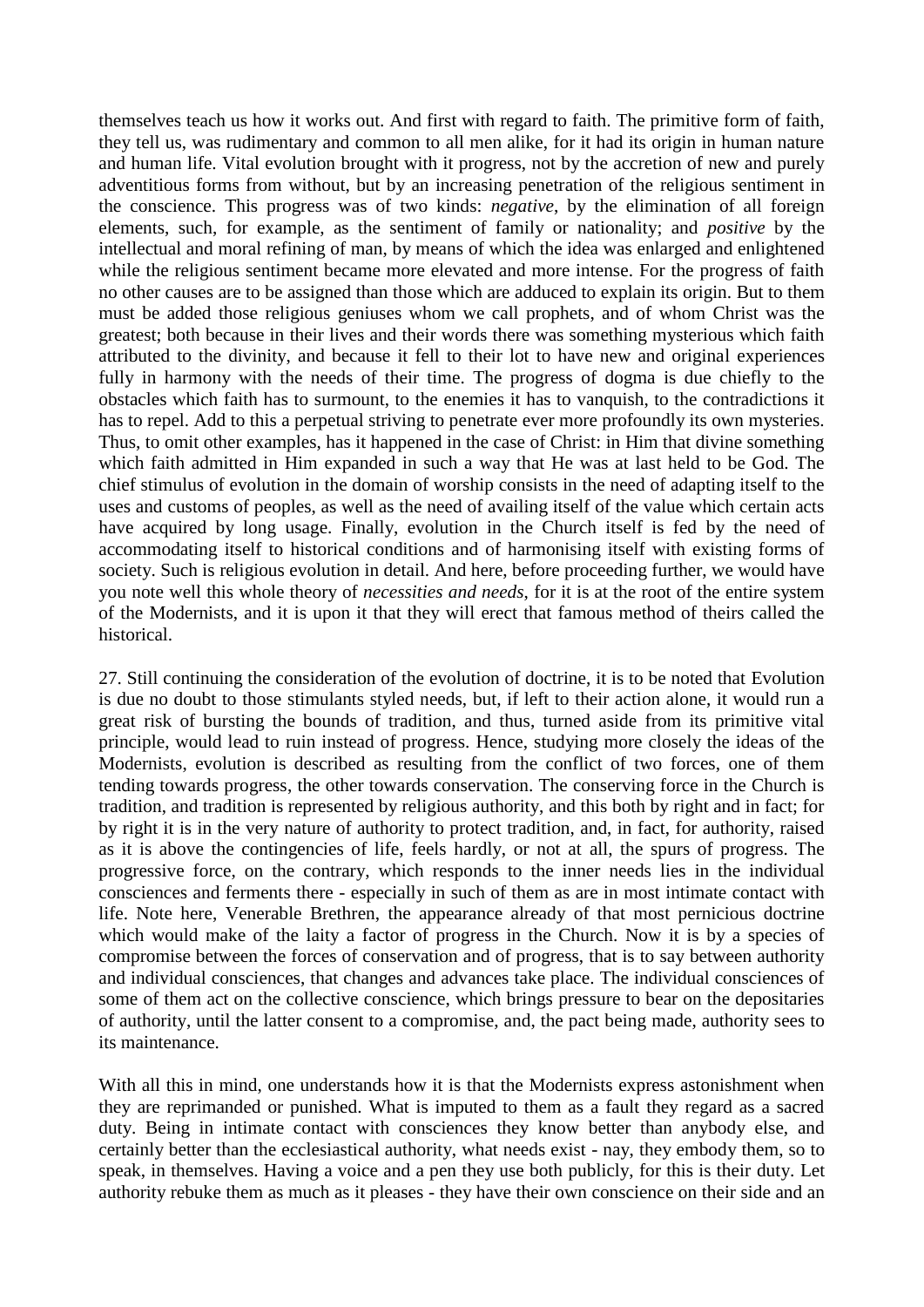intimate experience which tells them with certainty that what they deserve is not blame but praise. Then they reflect that, after all there is no progress without a battle and no battle without its victim, and victims they are willing to be like the prophets and Christ Himself. They have no bitterness in their hearts against the authority which uses them roughly, for after all it is only doing its duty as authority. Their sole grief is that it remains deaf to their warnings, because delay multiplies the obstacles which impede the progress of souls, but the hour will most surely come when there will be no further chance for tergiversation, for if the laws of evolution may be checked for a while, they cannot be ultimately destroyed. And so they go their way, reprimands and condemnations notwithstanding, masking an incredible audacity under a mock semblance of humility. While they make a show of bowing their heads, their hands and minds are more intent than ever on carrying out their purposes. And this policy they follow willingly and wittingly, both because it is part of their system that authority is to be stimulated but not dethroned, and because it is necessary for them to remain within the ranks of the Church in order that they may gradually transform the collective conscience - thus unconsciously avowing that the common conscience is not with them, and that they have no right to claim to be its interpreters.

28. Thus then, Venerable Brethren, for the Modernists, both as authors and propagandists, there is to be nothing stable, nothing immutable in the Church. Nor indeed are they without precursors in their doctrines, for it was of these that Our Predecessor Pius IX wrote: *These enemies of divine revelation extol human progress to the skies, and with rash and sacrilegious daring would have it introduced into the Catholic religion as if this religion were not the work of God but of man, or some kind of philosophical discovery susceptible of perfection by human efforts.* On the subject of revelation and dogma in particular, the doctrine of the Modernists offers nothing new - we find it condemned in the Syllabus of Pius IX., where it is enunciated in these terms: *Divine revelation is imperfect, and therefore subject to continual and indefinite progress, corresponding with the progress of human reason*; and condemned still more solemnly in the Vatican Council: *The doctrine of the faith which God has revealed has not been proposed to human intelligences to be perfected by them as if it were a philosophical system, but as a divine deposit entrusted to the Spouse of Christ to be faithfully guarded and infallibly interpreted. Hence the sense, too, of the sacred dogmas is that which our Holy Mother the Church has once declared, nor is this sense ever to be abandoned on plea or pretext of a more profound comprehension of the truth*. Nor is the development of our knowledge, even concerning the faith, impeded by this pronouncement - on the contrary it is aided and promoted. For the same Council continues: *Let intelligence and science and wisdom, therefore, increase and progress abundantly and vigorously in individuals and in the mass, in the believer and in the whole Church, throughout the ages and the centuries - but only in its own kind, that is, according to the same dogma, the same sense, the same acceptation.*

## *The Modernist as Historian and Critic*

29. After having studied the Modernist as philosopher, believer and theologian, it now remains for us to consider him as historian, critic, apologist, reformer.

30. Some Modernists, devoted to historical studies, seem to be greatly afraid of being taken for philosophers. About philosophy, they tell you, they know nothing whatever - and in this they display remarkable astuteness, for they are particularly anxious not to be suspected of being prejudiced in favour of philosophical theories which would lay them open to the charge of not being objective, to use the word in vogue. And yet the truth is that their history and their criticism are saturated with their philosophy, and that their historico-critical conclusions are the natural fruit of their philosophical principles. This will be patent to anybody who reflects. Their three first laws are contained in those three principles of their philosophy already dealt with: the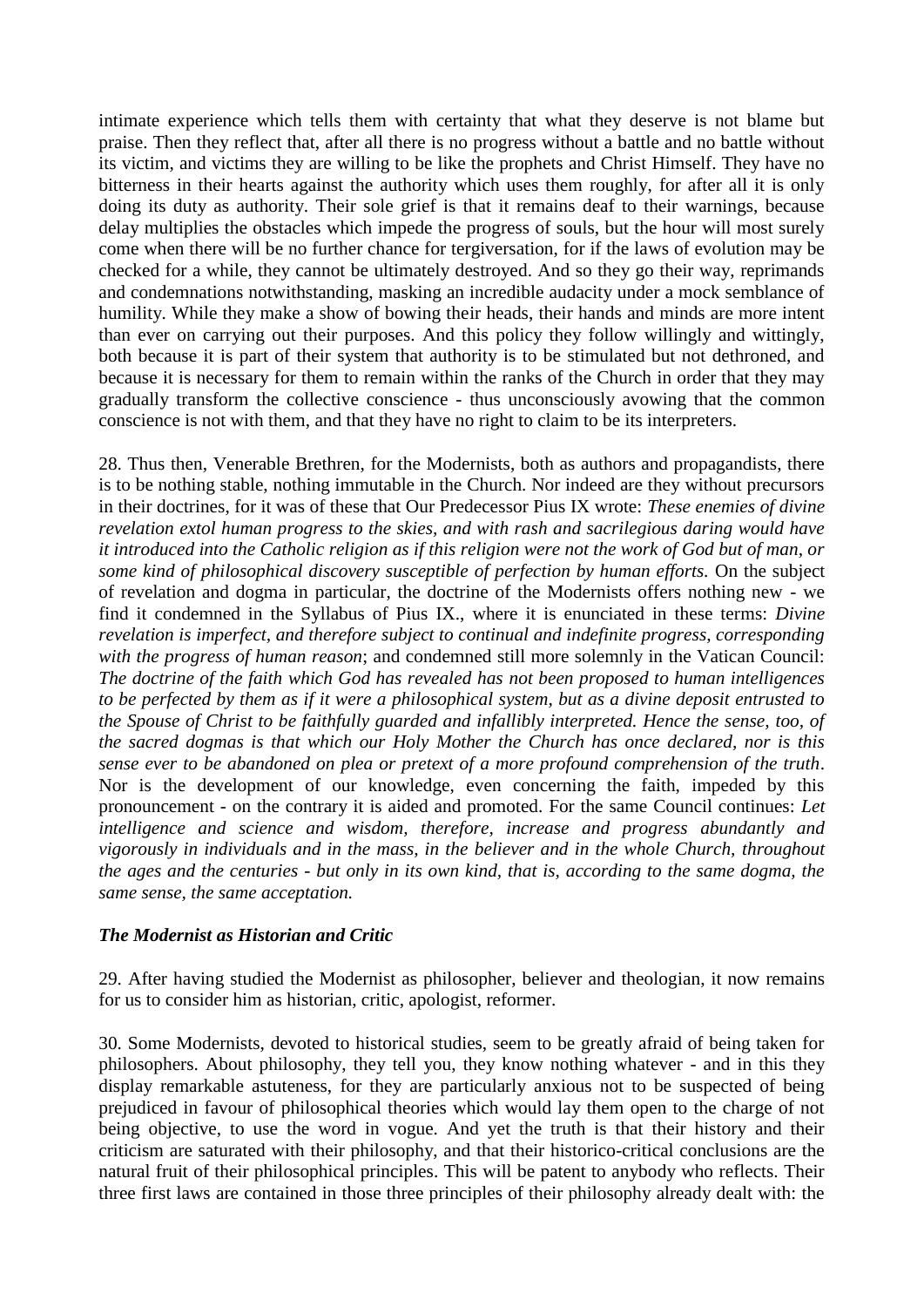principle of *agnosticism*, the principle of the *transfiguration* of things by faith, and the principle which We have called of *disfiguration*. Let us see what consequences flow from each of them. *Agnosticism* tells us that history, like ever other science, deals entirely with phenomena, and the consequence is that God, and every intervention of God in human affairs, is to be relegated to the domain of faith as belonging to it alone. In things where a double element, the divine and the human, mingles, in Christ, for example, or the Church, or the sacraments, or the many other objects of the same kind, a division must be made and the human element assigned to history while the divine will go to faith. Hence we have that distinction, so current among the Modernists, between the Christ of history and the Christ of faith, between the sacraments of history and the sacraments of faith, and so on. Next we find that the human element itself, which the historian has to work on, as it appears in the documents, has been by faith transfigured, that is to say raised above its historical conditions. It becomes necessary, therefore, to eliminate also the accretions which faith has added, to assign them to faith itself and to the history of faith: thus, when treating of Christ, the historian must set aside all that surpasses man in his natural condition, either according to the psychological conception of him, or according to the place and period of his existence. Finally, by virtue of the third principle, even those things which are not outside the sphere of history they pass through the crucible, excluding from history and relegating to faith everything which, in their judgment, is not in harmony with what they call the *logic* of facts and in character with the persons of whom they are predicated. Thus, they will not allow that Christ ever uttered those things which do not seem to be within the capacity of the multitudes that listened to Him. Hence they delete from His *real* history and transfer to faith all the allegories found in His discourses. Do you inquire as to the criterion they adopt to enable them to make these divisions? The reply is that they argue from the character of the man, from his condition of life, from his education, from the circumstances under which the facts took place - in short, from criteria which, when one considers them well, are purely *subjective*. Their method is to put themselves into the position and person of Christ, and then to attribute to Him what they would have done under like circumstances. In this way, absolutely *a priori* and acting on philosophical principles which they admit they hold but which they affect to ignore, they proclaim that Christ, according to what they call His *real* history, was not God and never did anything divine, and that as man He did and said only what they, judging from the time in which he lived, can admit Him to have said or done.

#### *Criticism and its Principles*

31. And as history receives its conclusions, ready-made, from philosophy, so too criticism takes its own from history. The critic, on the data furnished him by the historian, makes two parts of all his documents. Those that remain after the triple elimination above described go to form the *real* history; the rest is attributed to the history of the faith or as it is styled, to *internal* history. For the Modernists distinguish very carefully between these two kinds of history, and it is to be noted that they oppose the history of the faith to real history precisely as real. Thus we have a double Christ: a real Christ, and a Christ, the one of faith, who never really existed; a Christ who has lived at a given time and in a given place, and a Christ who has never lived outside the pious meditations of the believer - the Christ, for instance, whom we find in the Gospel of St. John, which is pure contemplation from beginning to end.

32. But the dominion of philosophy over history does not end here. Given that division, of which We have spoken, of the documents into two parts, the philosopher steps in again with his principle of *vital immanence*, and shows how everything in the history of the Church is to be explained by *vital emanation*. And since the cause or condition of every vital emanation whatsoever is to be found in some need, it follows that no fact can ante-date the need which produced it - historically the fact must be posterior to the need. See how the historian works on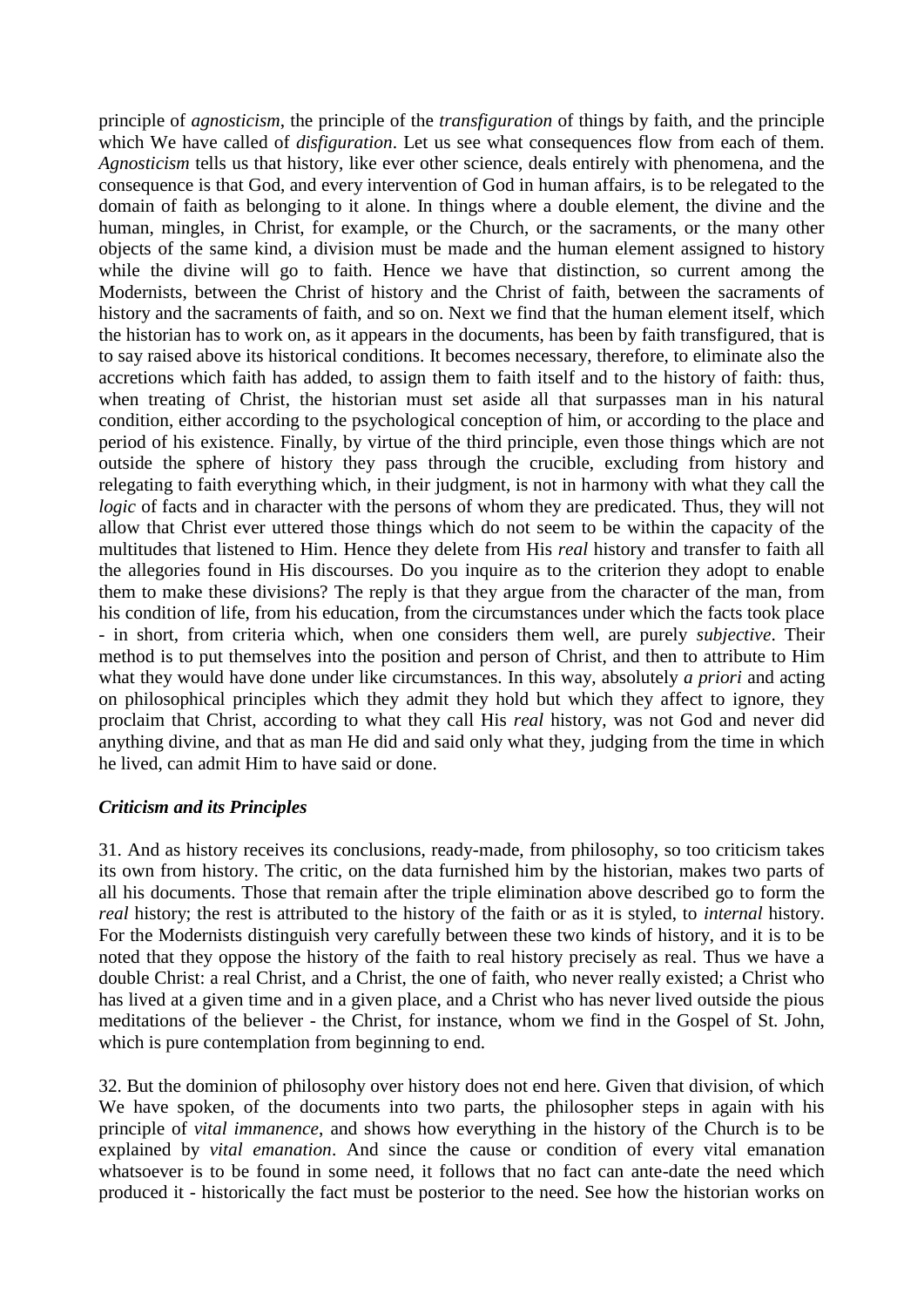this principle. He goes over his documents again, whether they be found in the Sacred Books or elsewhere, draws up from them his list of the successive needs of the Church, whether relating to dogma or liturgy or other matters, and then he hands his list over to the critic. The critic takes in hand the documents dealing with the history of faith and distributes them, period by period, so that they correspond exactly with the lists of needs, always guided by the principle that the narration must follow the facts, as the facts follow the needs. It may at times happen that some parts of the Sacred Scriptures, such as the Epistles, themselves constitute the fact created by the need. Even so, the rule holds that the age of any document can only be determined by the age in which each need had manifested itself in the Church. Further, a distinction must be made between the beginning of a fact and its development, for what is born one day requires time for growth. Hence the critic must once more go over his documents, ranged as they are through the different ages, and divide them again into two parts, and divide them into two lots, separating those that regard the first stage of the facts from those that deal with their development, and these he must again arrange according to their periods.

33. Then the philosopher must come in again to impose on the historian the obligation of following in all his studies the precepts and laws of evolution. It is next for the historian to scrutinise his documents once more, to examine carefully the circumstances and conditions affecting the Church during the different periods, the conserving force she has put forth, the needs both internal and external that have stimulated her to progress, the obstacles she has had to encounter, in a word everything that helps to determine the manner in which the laws of evolution have been fulfilled in her. This done, he finishes his work by drawing up in its broad lines a history of the development of the facts. The critic follows and fits in the rest of the documents with this sketch; he takes up his pen, and soon the history is made complete. Now we ask here: Who is the author of this history? The historian? The critic? Assuredly, neither of these but the philosopher. From beginning to end everything in it is *a priori*, and *a priori* in a way that reeks of heresy. These men are certainly to be pitied, and of them the Apostle might well say: *They became vain in their thoughts. . . professing themselves to be wise they became fools* (*Rom*. i. 21, 22); but, at the same time, they excite just indignation when they accuse the Church of torturing the texts, arranging and confusing them after its own fashion, and for the needs of its cause. In this they are accusing the Church of something for which their own conscience plainly reproaches them.

#### *How the Bible is Dealt With*

34. The result of this dismembering of the Sacred Books and this partition of them throughout the centuries is naturally that the Scriptures can no longer be attributed to the authors whose names they bear. The Modernists have no hesitation in affirming commonly that these books, and especially the Pentateuch and the first three Gospels, have been gradually formed by additions to a primitive brief narration - by interpolations of theological or allegorical interpretation, by transitions, by joining different passages together. This means, briefly, that in the Sacred Books we must admit a *vital evolution*, springing from and corresponding with evolution of faith. The traces of this evolution, they tell us, are so visible in the books that one might almost write a history of them. Indeed this history they do actually write, and with such an easy security that one might believe them to have with their own eyes seen the writers at work through the ages amplifying the Sacred Books. To aid them in this they call to their assistance that branch of criticism which they call *textual*, and labour to show that such a fact or such a phrase is not in its right place, and adducing other arguments of the same kind. They seem, in fact, to have constructed for themselves certain types of narration and discourses, upon which they base their decision as to whether a thing is out of place or not. Judge if you can how men with such a system are fitted for practising this kind of criticism. To hear them talk about their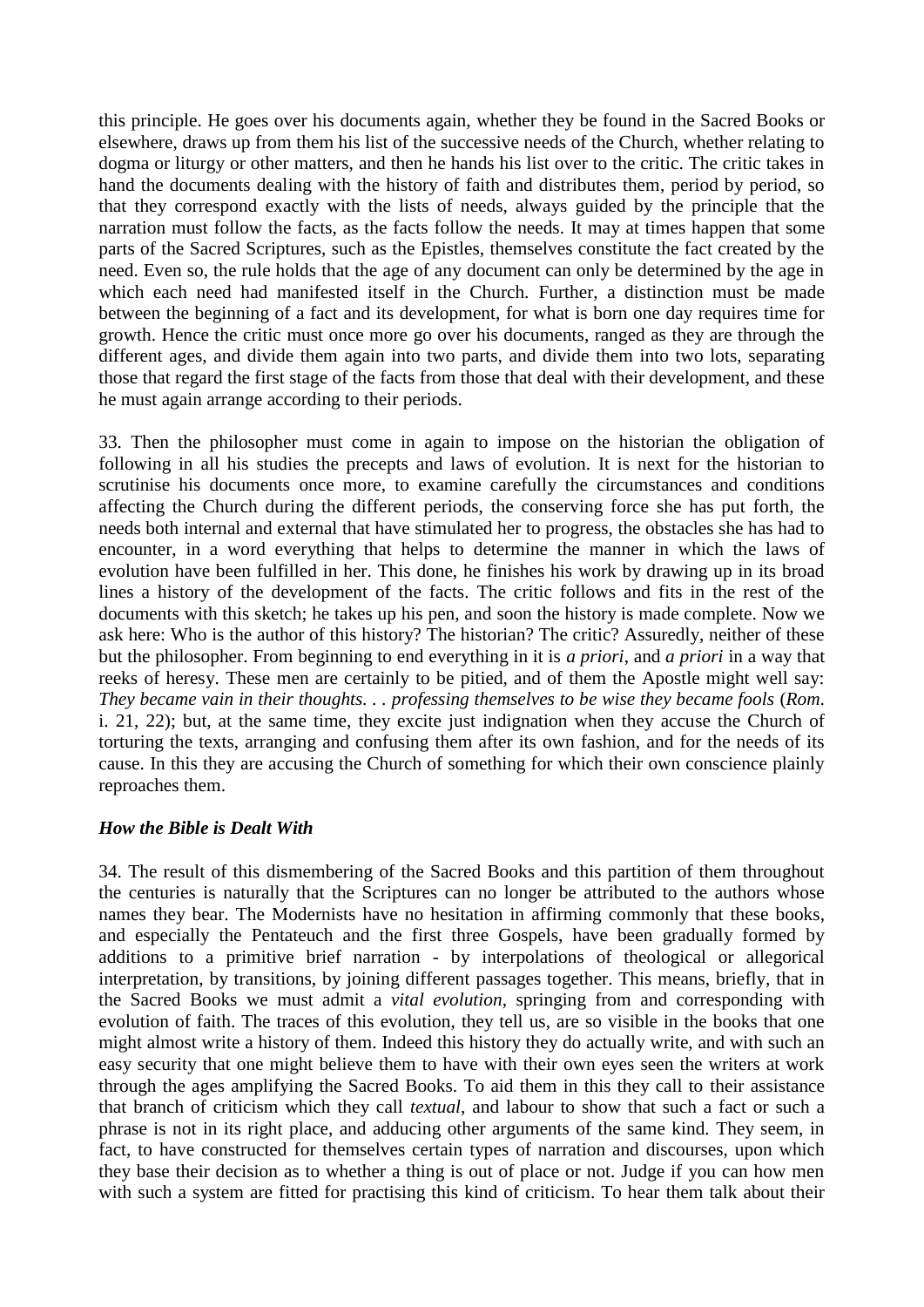works on the Sacred Books, in which they have been able to discover so much that is defective, one would imagine that before them nobody ever even glanced through the pages of Scripture, whereas the truth is that a whole multitude of Doctors, infinitely superior to them in genius, in erudition, in sanctity, have sifted the Sacred Books in every way, and so far from finding imperfections in them, have thanked God more and more the deeper they have gone into them, for His divine bounty in having vouchsafed to speak thus to men. Unfortunately, these great Doctors did not enjoy the same aids to study that are possessed by the Modernists for their guide and rule, - a philosophy borrowed from the negation of God, and a criterion which consists of themselves.

We believe, then, that We have set forth with sufficient clearness the historical method of the Modernists. The philosopher leads the way, the historian follows, and then in due order come internal and textual criticism. And since it is characteristic of the first cause to communicate its virtue to secondary causes, it is quite clear that the criticism We are concerned with is an *agnostic, immanentist, and evolutionist* criticism. Hence anybody who embraces it and employs it, makes profession thereby of the errors contained in it, and places himself in opposition to Catholic faith. This being so, one cannot but be greatly surprised by the consideration which is attached to it by certain Catholics. Two causes may be assigned for this: first, the close alliance, independent of all differences of nationality or religion, which the historians and critics of this school have formed among themselves; second, the boundless effrontery of these men. Let one of them but open his mouth and the others applaud him in chorus, proclaiming that science has made another step forward; let an outsider but hint at a desire to inspect the new discovery with his own eyes, and they are on him in a body; deny it - and you are an ignoramus; embrace it and defend it - and there is no praise too warm for you. In this way they win over any who, did they but realise what they are doing, would shrink back with horror. The impudence and the domineering of some, and the thoughtlessness and imprudence of others, have combined to generate a pestilence in the air which penetrates everywhere and spreads the contagion. But let us pass to the apologist.

## *The Modernist as Apologist*

35. The Modernist apologist depends in two ways on the philosopher. First, *indirectly*, inasmuch as his theme is history - history dictated, as we have seen, by the philosopher; and, secondly, *directly*, inasmuch as he takes both his laws and his principles from the philosopher. Hence that common precept of the Modernist school that the new apologetics must be fed from psychological and historical sources. The Modernist apologists, then, enter the arena by proclaiming to the rationalists that though they are defending religion, they have no intention of employing the data of the sacred books or the histories in current use in the Church, and composed according to old methods, but *real* history written on modern principles and according to rigorously modern methods. In all this they are not using an *argumentum ad hominem*, but are stating the simple fact that they hold, that the truth is to be found only in this kind of history. They feel that it is not necessary for them to dwell on their own sincerity in their writings - they are already known to and praised by the rationalists as fighting under the same banner, and they not only plume themselves on these encomiums, which are a kind of salary to them but would only provoke nausea in a real Catholic, but use them as an offset to the reprimands of the Church.

But let us see how the Modernist conducts his apologetics. The aim he sets before himself is to make the non-believer attain that *experience* of the Catholic religion which, according to the system, is the basis of faith. There are two ways open to him, the *objective* and the *subjective*. The first of them proceeds from agnosticism. It tends to show that religion, and especially the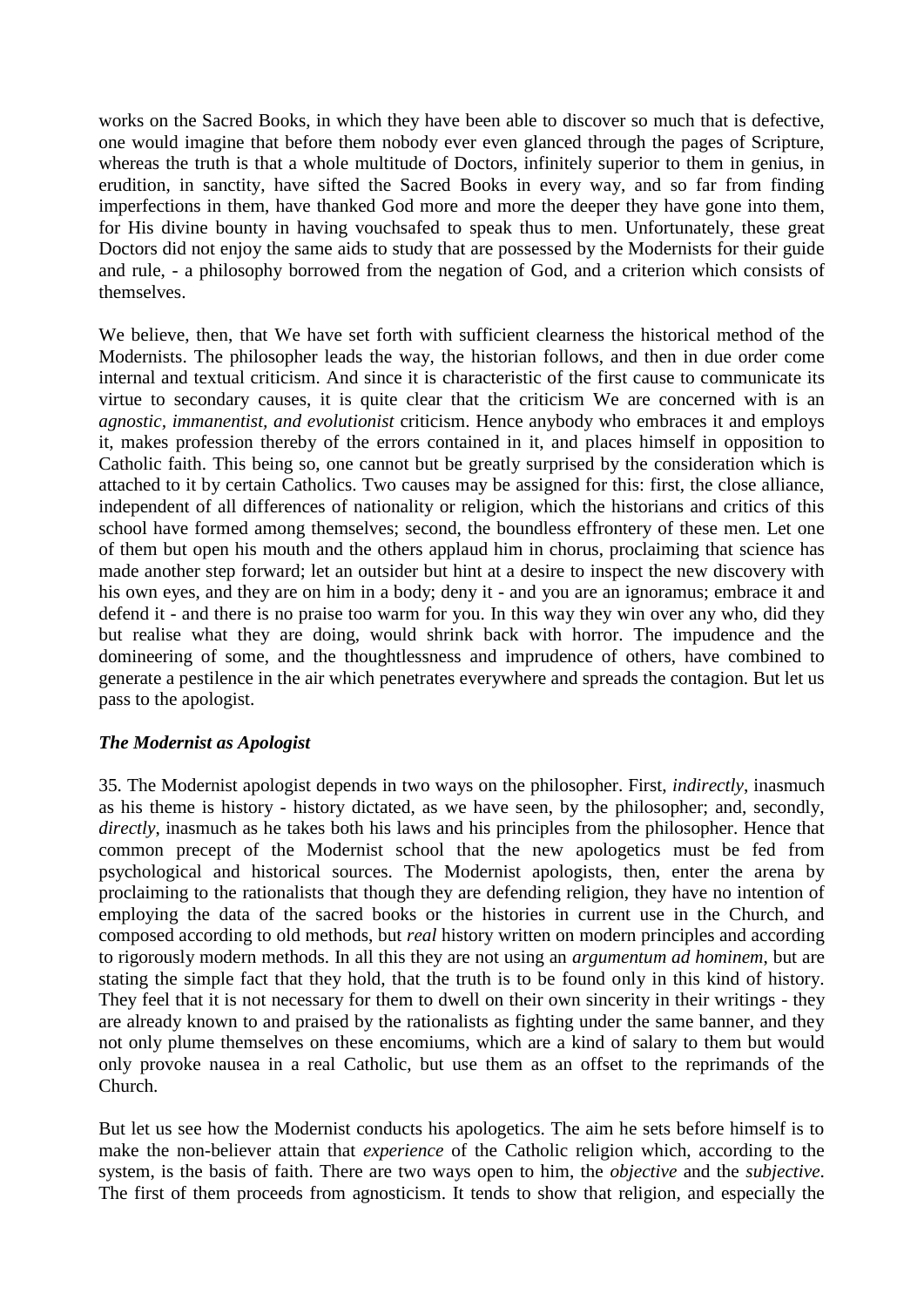Catholic religion, is endowed with such vitality as to compel every psychologist and historian of good faith to recognise that its history hides some *unknown* element. To this end it is necessary to prove that this religion, as it exists today, is that which was founded by Jesus Christ; that is to say, that it is the product of the progressive development of the germ which He brought into the world. Hence it is imperative first of all to establish what this germ was, and this the Modernist claims to be able to do by the following formula: Christ announced the coming of the kingdom of God, which was to be realised within a brief lapse of time and of which He was to become the Messiah, the divinely-given agent and ordainer. Then it must be shown how this germ, always *immanent* and *permanent* in the bosom of the Church, has gone on slowly developing in the course of history, adapting itself successively to the different mediums through which it has passed, borrowing from them by *vital* assimilation all the dogmatic, cultural, ecclesiastical forms that served its purpose; whilst, on the other hand , it surmounted all obstacles, vanquished all enemies, and survived all assaults and all combats. Anybody who well and duly considers this mass of obstacles, adversaries, attacks, combats, and the vitality and fecundity which the Church has shown throughout them all, must admit that if the laws of evolution are visible in her life they fail to explain the whole of her history - the *unknown* rises forth from it and presents itself before us. Thus do they argue, never suspecting that their determination of the primitive germ is an *a priori* of agnostic and evolutionist philosophy, and that the formula of it has been gratuitously invented for the sake of buttressing their position.

36. But while they endeavour by this line of reasoning to secure access for the Catholic religion into souls, these new apologists are quite ready to admit that there are many distasteful things in it. Nay, they admit openly, and with ill-concealed satisfaction, that they have found that even its dogma is not exempt from errors and contradictions. They add also that this is not only excusable but - curiously enough - even right and proper. In the Sacred Books there are many passages referring to science or history where manifest errors are to be found. But the subject of these books is not science or history but religion and morals. In them history and science serve only as a species of covering to enable the religious and moral experiences wrapped up in them to penetrate more readily among the masses. The masses understood science and history as they are expressed in these books, and it is clear that had science and history been expressed in a more perfect form this would have proved rather a hindrance than a help. Then, again, the Sacred Books being essentially religious, are consequently necessarily living. Now life has its own truth and its own logic, belonging as they do to a different order, viz., truth of adaptation and of proportion both with the medium in which it exists and with the end towards which it tends. Finally the Modernists, losing all sense of control, go so far as to proclaim as true and legitimate everything that is explained by life.

We, Venerable Brethren, for whom there is but one and only truth, and who hold that the Sacred Books, written under the inspiration of the Holy Ghost, have God for their author (Conc. Vat., *De Revel*., c. 2) declare that this is equivalent to attributing to God Himself the lie of utility or officious lie, and We say with St. Augustine: *In an authority so high, admit but one officious lie, and there will not remain a single passage of those apparently difficult to practise or to believe,*  which on the same most pernicious rule may not be explained as a lie uttered by the author *wilfully and to serve a purpose*. (*Epist*. 28). And thus it will come about, the holy Doctor continues, that *everybody will believe and refuse to believe what he likes or dislikes*. But the Modernists pursue their way gaily. They grant also that certain arguments adduced in the Sacred Books, like those, for example, which are based on the prophecies, have no rational foundation to rest on. But they will defend even these as artifices of preaching, which are justified by life. Do they stop here? No, indeed, for they are ready to admit, nay, to proclaim that Christ Himself manifestly erred in determining the time when the coming of the Kingdom of God was to take place, and they tell us that we must not be surprised at this since even Christ was subject to the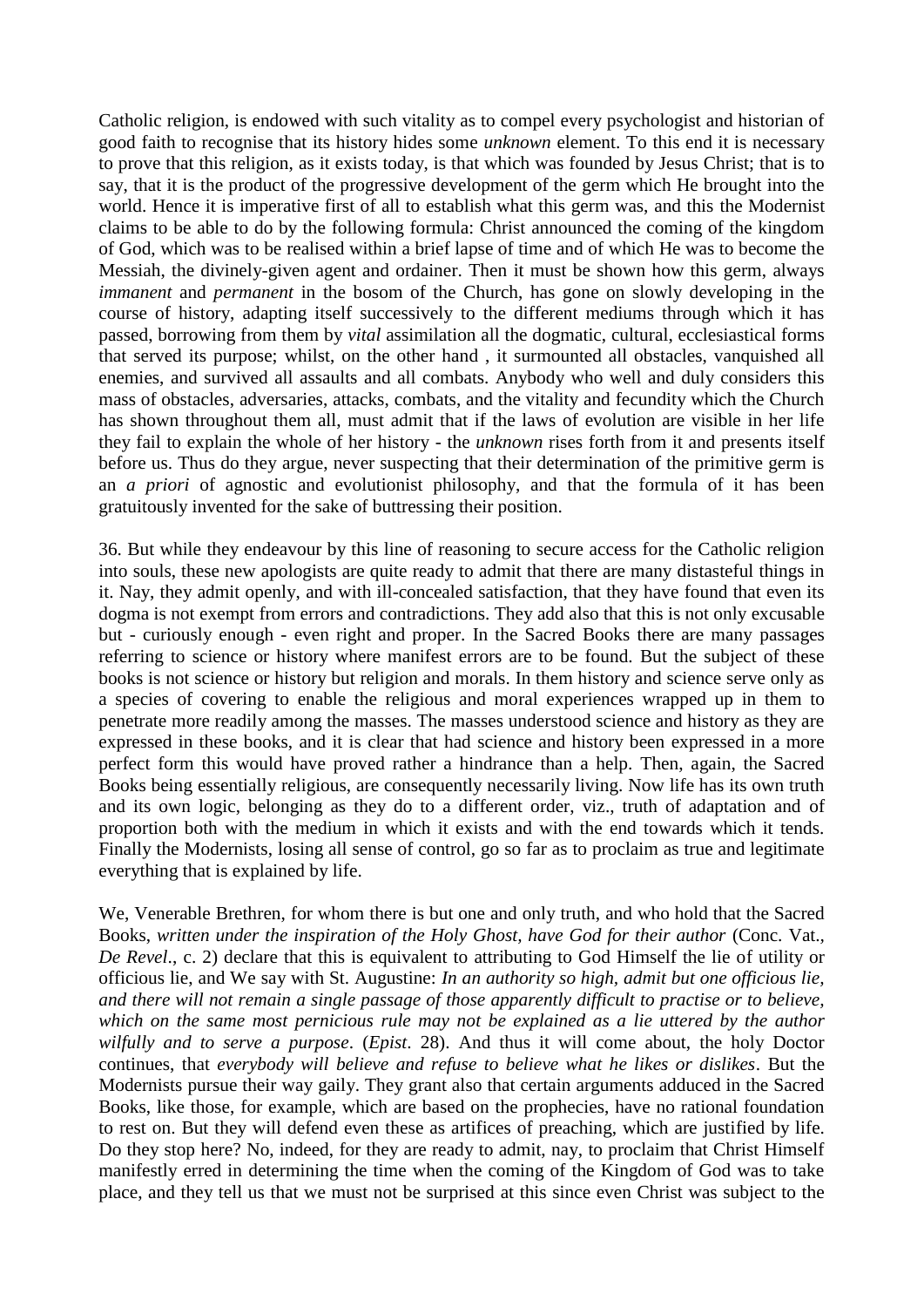laws of life! After this what is to become of the dogmas of the Church? The dogmas brim over with flagrant contradictions, but what matter that since, apart from the fact that vital logic accepts them, they are not repugnant to symbolical truth. Are we not dealing with the infinite, and has not the infinite an infinite variety of aspects? In short, to maintain and defend these theories they do not hesitate to declare that the noblest homage that can be paid to the Infinite is to make it the object of contradictory propositions! But when they justify even contradiction, what is it that they will refuse to justify?

#### *Subjective Arguments*

37. But it is not solely by objective arguments that the non-believer may be disposed to faith. There are also *subjective* ones at the disposal of the Modernists, and for those they return to their doctrine of *immanence*. They endeavour, in fact, to persuade their non-believer that down in the very deeps of his nature and his life lie the need and the desire for religion, and this not a religion of any kind, but the specific religion known as Catholicism, which, they say, is absolutely *postulated* by the perfect development of life. And here We cannot but deplore once more, and grievously, that there are Catholics who, while rejecting *immanence* as a doctrine, employ it as a method of apologetics, and who do this so imprudently that they seem to admit that there is in human nature a true and rigorous necessity with regard to the supernatural order - and not merely a capacity and a suitability for the supernatural, order - and not merely a capacity and a suitability for the supernatural, such as has at all times been emphasized by Catholic apologists. Truth to tell it is only the moderate Modernists who make this appeal to an exigency for the Catholic religion. As for the others, who might be called *intergralists*, they would show to the non-believer, hidden away in the very depths of his being, the very germ which Christ Himself bore in His conscience, and which He bequeathed to the world. Such, Venerable Brethren, is a summary description of the apologetic method of the Modernists, in perfect harmony, as you may see, with their doctrines - methods and doctrines brimming over with errors, made not for edification but for destruction, not for the formation of Catholics but for the plunging of Catholics into heresy; methods and doctrines that would be fatal to any religion.

#### *The Modernist as Reformer*

38. It remains for Us now to say a few words about the Modernist as reformer. From all that has preceded, some idea may be gained of the reforming mania which possesses them: in all Catholicism there is absolutely nothing on which it does not fasten. Reform of philosophy, especially in the seminaries: the scholastic philosophy is to be relegated to the history of philosophy among obsolete systems, and the young men are to be taught modern philosophy which alone is true and suited to the times in which we live. Reform of theology; rational theology is to have modern philosophy for its foundation, and positive theology is to be founded on the history of dogma. As for history, it must be for the future written and taught only according to their modern methods and principles. Dogmas and their evolution are to be harmonised with science and history. In the Catechism no dogmas are to be inserted except those that have been duly reformed and are within the capacity of the people. Regarding worship, the number of external devotions is to be reduced, or at least steps must be taken to prevent their further increase, though, indeed, some of the admirers of symbolism are disposed to be more indulgent on this head. Ecclesiastical government requires to be reformed in all its branches, but especially in its disciplinary and dogmatic parts. Its spirit with the public conscience, which is not wholly for democracy; a share in ecclesiastical government should therefore be given to the lower ranks of the clergy, and even to the laity, and authority should be decentralised. The Roman Congregations, and especially the index and the Holy Office, are to be reformed. The ecclesiastical authority must change its line of conduct in the social and political world; while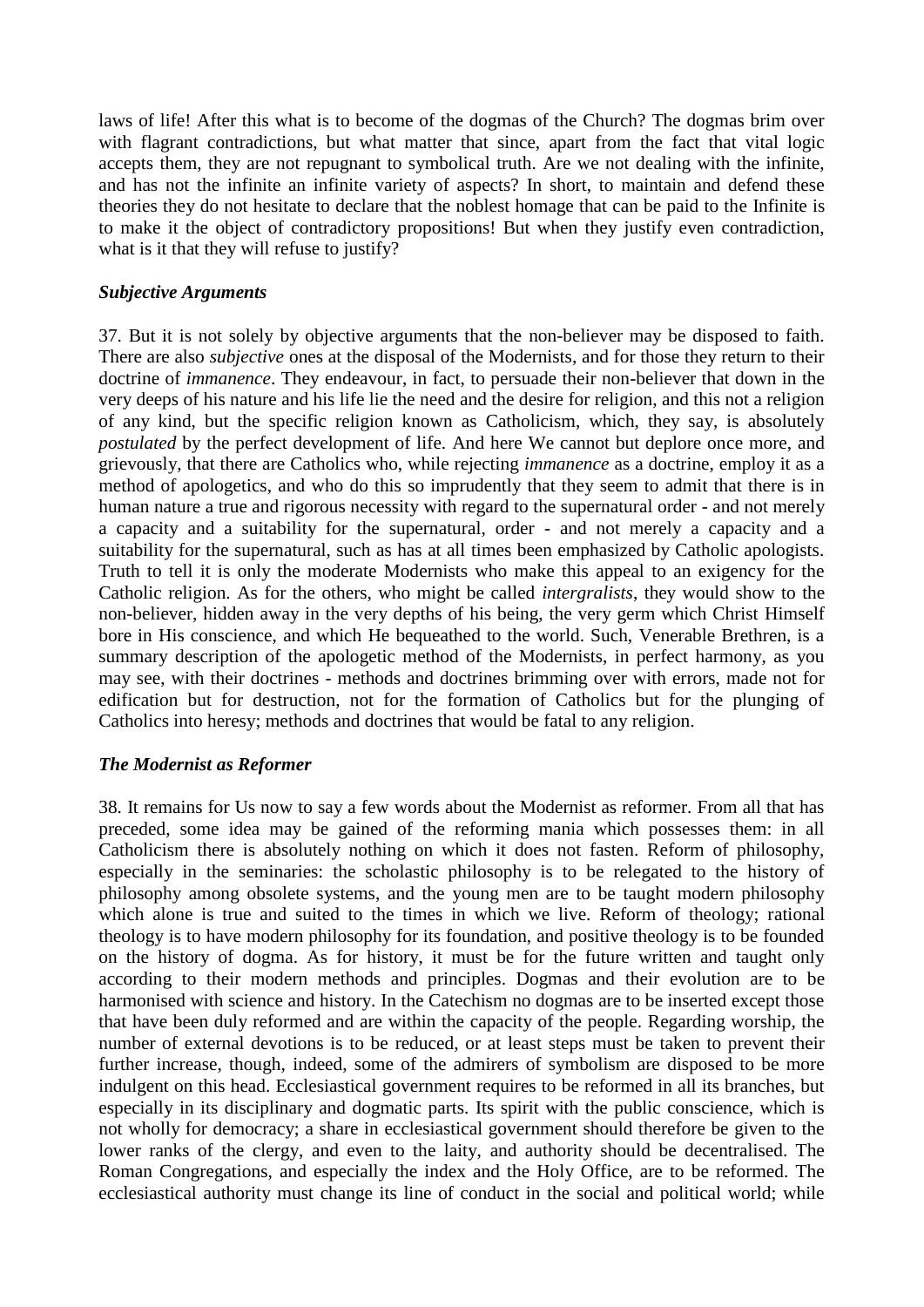keeping outside political and social organization, it must adapt itself to those which exist in order to penetrate them with its spirit. With regard to morals, they adopt the principle of the Americanists, that the active virtues are more important than the passive, both in the estimation in which they must be held and in the exercise of them. The clergy are asked to return to their ancient lowliness and poverty, and in their ideas and action to be guided by the principles of Modernism; and there are some who, echoing the teaching of their Protestant masters, would like the suppression of ecclesiastical celibacy. What is there left in the Church which is not to be reformed according to their principles?

#### *Modernism and All the Heresies*

39. It may be, Venerable Brethren, that some may think We have dwelt too long on this exposition of the doctrines of the Modernists. But it was necessary, both in order to refute their customary charge that We do not understand their ideas, and to show that their system does not consist in scattered and unconnected theories but in a perfectly organised body, all the parts of which are solidly joined so that it is not possible to admit one without admitting all. For this reason, too, We have had to give this exposition a somewhat didactic form and not to shrink from employing certain uncouth terms in use among the Modernists. And now, can anybody who takes a survey of the whole system be surprised that We should define it as the synthesis of all heresies? Were one to attempt the task of collecting together all the errors that have been broached against the faith and to concentrate the sap and substance of them all into one, he could not better succeed than the Modernists have done. Nay, they have done more than this, for, as we have already intimated, their system means the destruction not of the Catholic religion alone but of all religion. With good reason do the rationalists applaud them, for the most sincere and the frankest among the rationalists warmly welcome the modernists as their most valuable allies.

For let us return for a moment, Venerable Brethren, to that most disastrous doctrine of *agnosticism*. By it every avenue that leads the intellect to God is barred, but the Modernists would seek to open others available for sentiment and action. Vain efforts! For, after all, what is sentiment but the reaction of the soul on the action of the intelligence or the senses. Take away the intelligence, and man, already inclined to follow the senses, becomes their slave. Vain, too, from another point of view, for all these fantasias on the religious sentiment will never be able to destroy common sense, and common sense tells us that emotion and everything that leads the heart captive proves a hindrance instead of a help to the discovery of truth. We speak, of course, of truth in itself - as for that other purely *subjective* truth, the fruit of sentiment and action, if it serves its purpose for the jugglery of words, it is of no use to the man who wants to know above all things whether outside himself there is a God into whose hands he is one day to fall. True, the Modernists do call in *experience* to eke out their system, but what does this *experience* add to sentiment? Absolutely nothing beyond a certain intensity and a proportionate deepening of the conviction of the reality of the object. But these two will never make sentiment into anything but sentiment, nor deprive it of its characteristic which is to cause deception when the intelligence is not there to guide it; on the contrary, they but confirm and aggravate this characteristic, for the more intense sentiment is the more it is sentimental. In matters of religious sentiment and religious experience, you know, Venerable Brethren, how necessary is prudence and how necessary, too, the science which directs prudence. You know it from your own dealings with sounds, and especially with souls in whom sentiment predominates; you know it also from your reading of ascetical books - books for which the Modernists have but little esteem, but which testify to a science and a solidity very different from theirs, and to a refinement and subtlety of observation of which the Modernists give no evidence. Is it not really folly, or at least sovereign imprudence, to trust oneself without control to Modernist experiences? Let us for a moment put the question: if experiences have so much value in their eyes, why do they not attach equal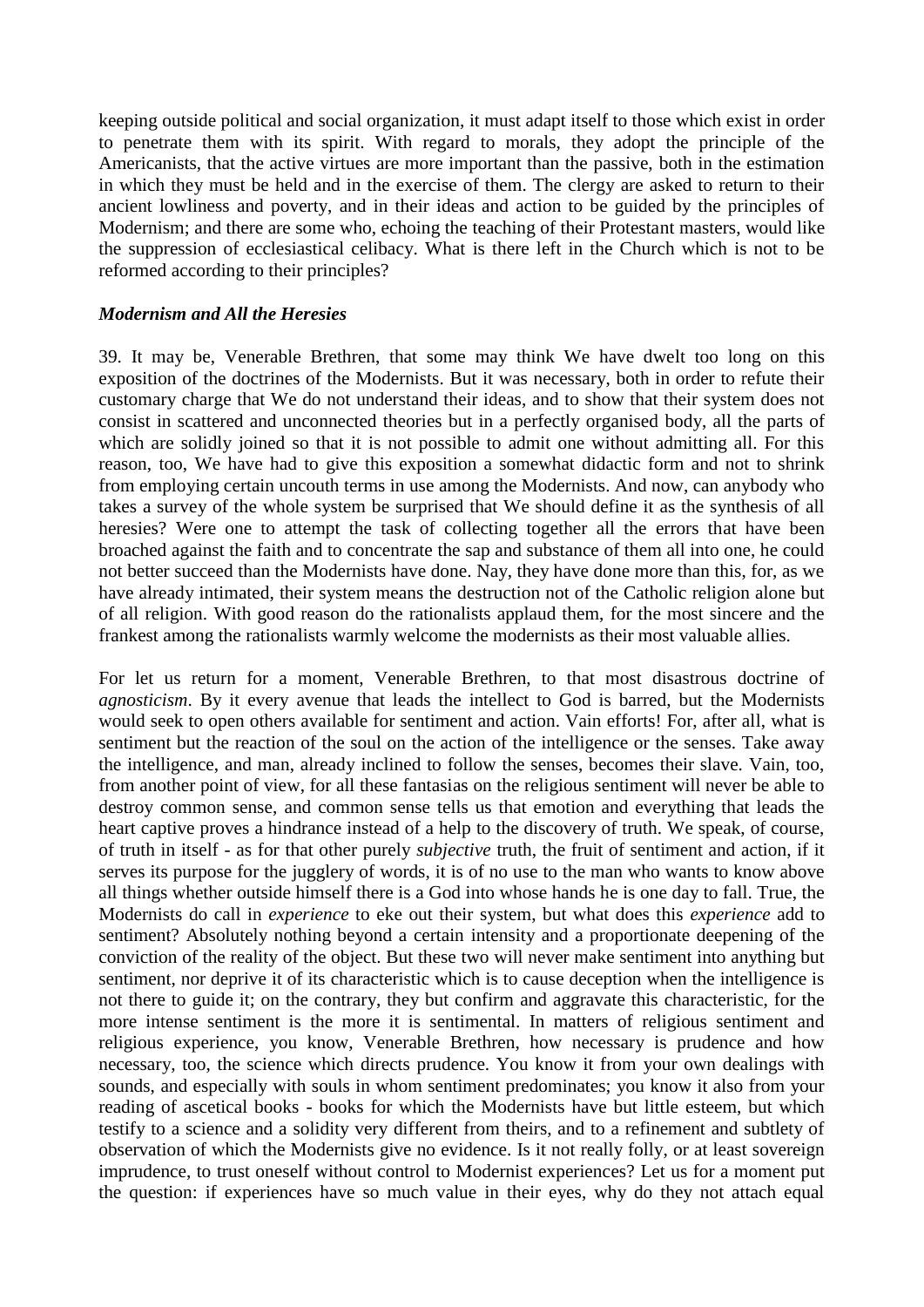weight to the experience that thousands upon thousands of Catholics have that the Modernists are on the wrong road? It is, perchance, that all experiences except those felt by the Modernists are false and deceptive? The vast majority of mankind holds and always will hold firmly that sentiment and experience alone, when not enlightened and guided by reason, do not lead to the knowledge of God. What remains, then, but the annihilation of all religion, - atheism? Certainly it is not the doctrine of *symbolism* - will save us from this. For if all the intellectual elements, as they call them, of religion are pure symbols, will not the very name of God or of divine personality be also a symbol, and if this be admitted will not the personality of God become a matter of doubt and the way opened to Pantheism? And to Pantheism that other doctrine of the *divine immanence* leads directly. For does it, We ask, leave God distinct from man or not? If yes, in what does it differ from Catholic doctrine, and why reject external revelation? If no, we are at once in Pantheism. Now the doctrine of immanence in the Modernist acceptation holds and professes that every phenomenon of conscience proceeds from man as man. The rigorous conclusion from this is the identity of man with God, which means Pantheism. The same conclusion follows from the distinction Modernists make between science and faith. The object of science they say is the reality of the knowable; the object of faith, on the contrary, is the reality of the unknowable. Now what makes the unknowable unknowable is its disproportion with the intelligible - a disproportion which nothing whatever, even in the doctrine of the Modernist, can suppress. Hence the unknowable remains and will eternally remain unknowable to the believer as well as to the man of science. Therefore if any religion at all is possible it can only be the religion of an unknowable reality. And why this religion might not be that universal soul of the universe, of which a rationalist speaks, is something We do see. Certainly this suffices to show superabundantly by how many roads Modernism leads to the annihilation of all religion. The first step in this direction was taken by Protestantism; the second is made by Modernism; the next will plunge headlong into atheism.

#### **THE CAUSE OF MODERNISM**

40. To penetrate still deeper into Modernism and to find a suitable remedy for such a deep sore, it behoves Us, Venerable Brethren, to investigate the causes which have engendered it and which foster its growth. That the proximate and immediate cause consists in a perversion of the mind cannot be open to doubt. The remote causes seem to us to be reduced to two: curiosity and pride. Curiosity by itself, if not prudently regulated, suffices to explain all errors. Such is the opinion of Our Predecessor, Gregory XVI., who wrote: *A lamentable spectacle is that presented by the aberrations of human reason when it yields to the spirit of novelty, when against the warning of the Apostle it seeks to know beyond what it is meant to know, and when relying too much on itself it thinks it can find the fruit outside the Church wherein truth is found without the slightest shadow of error* (Ep. Encycl. *Singulari nos*, 7 Kal. Jul. 1834).

But it is pride which exercises an incomparably greater sway over the soul to blind it and plunge it into error, and pride sits in Modernism as in its own house, finding sustenance everywhere in its doctrines and an occasion to flaunt itself in all its aspects. It is pride which fills Modernists with that confidence in themselves and leads them to hold themselves up as the rule for all, pride which puffs them up with that vainglory which allows them to regard themselves as the sole possessors of knowledge, and makes them say, inflated with presumption, *We are not as the rest of men*, and which, to make them really not as other men, leads them to embrace all kinds of the most absurd novelties; it is pride which rouses in them the spirit of disobedience and causes them to demand a compromise between authority and liberty; it is pride that makes of them the reformers of others, while they forget to reform themselves, and which begets their absolute want of respect for authority, not excepting the supreme authority. No, truly, there is no road which leads so directly and so quickly to Modernism as pride. When a Catholic laymen or a priest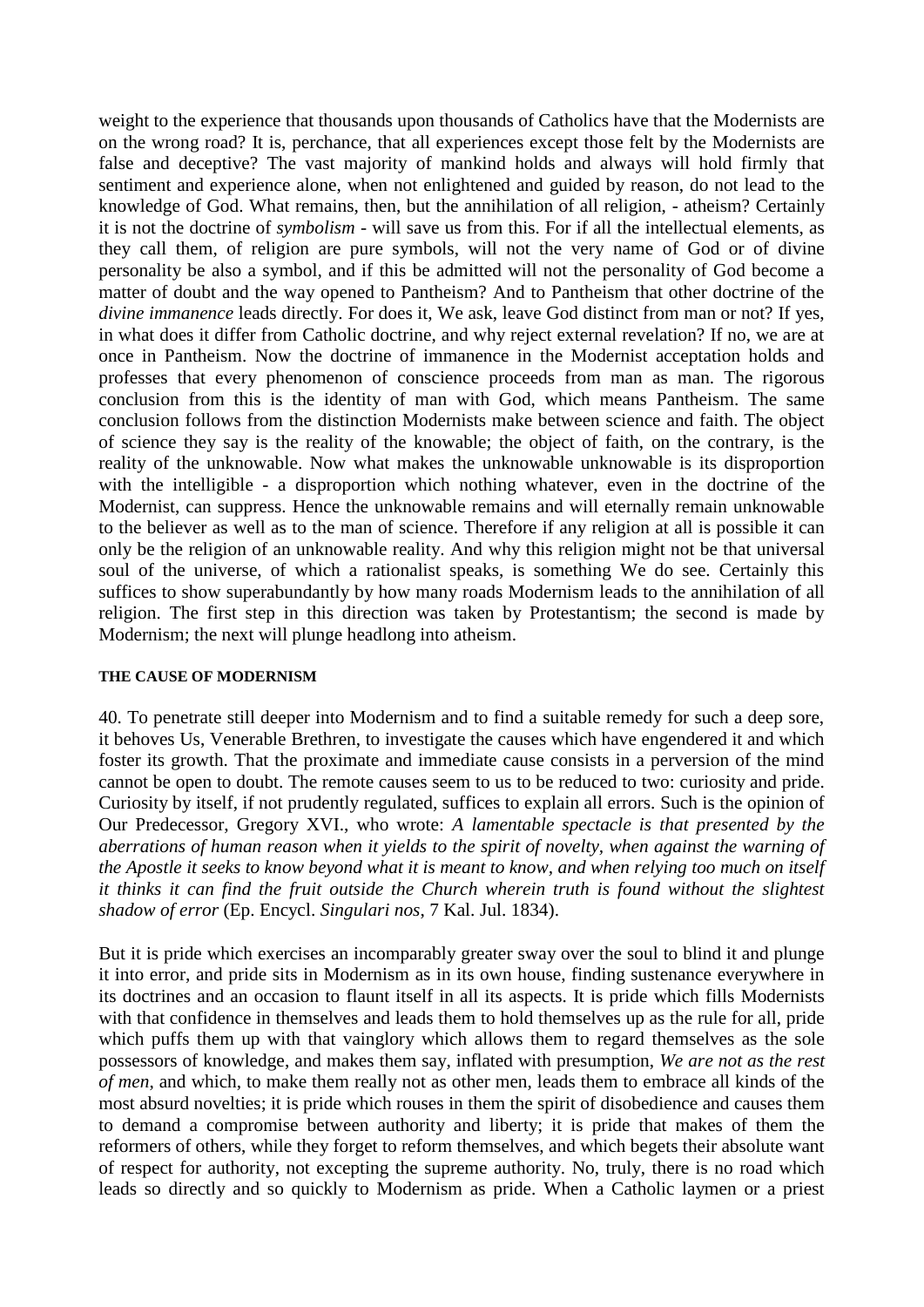forgets that precept of the Christian life which obliges us to renounce ourselves if we would follow Jesus Christ and neglects to tear pride from his heart, ah! but he is a fully ripe subject for the errors of Modernism. Hence, Venerable Brethren, it will be your first duty to thwart such proud men, to employ them only in the lowest and obscurest offices; the higher they try to rise, the lower let them be placed, so that their lowly position may deprive them of the power of causing damage. Sound your young clerics, too, most carefully, by yourselves and by the directors of your seminaries, and when you find the spirit of pride among any of them reject them without compunction from the priesthood. Would to God that this had always been done with the proper vigilance and constancy.

41. If we pass from the moral to the intellectual causes of Modernism, the first which presents itself, and the chief one, is ignorance. Yes, these very Modernists who pose as Doctors of the Church, who puff out their cheeks when they speak of modern philosophy, and show such contempt for scholasticism, have embraced the one with all its false glamour because their ignorance of the other has left them without the means of being able to recognise confusion of thought, and to refute sophistry. Their whole system, with all its errors, has been born of the alliance between faith and false philosophy.

#### *Methods of Propagandism*

42. If only they had displayed less zeal and energy in propagating it! But such is their activity and such their unwearying capacity for work on behalf of their cause, that one cannot but be pained to see them waste such labour in endeavouring to ruin the Church when they might have been of such service to her had their efforts been better employed. Their articles to delude men's minds are of two kinds, the first to remove obstacles from their path, the second to devise and apply actively and patiently every instrument that can serve their purpose. They recognise that the three chief difficulties for them are scholastic philosophy, the authority of the fathers and tradition, and the magisterium of the Church, and on these they wage unrelenting war. For scholastic philosophy and theology they have only ridicule and contempt. Whether it is ignorance or fear, or both, that inspires this conduct in them, certain it is that the passion for novelty is always united in them with hatred of scholasticism, and there is no surer sign that a man is on the way to Modernism than when he begins to show his dislike for this system. Modernists and their admirers should remember the proposition condemned by Pius IX: *The method and principles which have served the doctors of scholasticism when treating of theology no longer correspond with the exigencies of our time or the progress of science* (Syll. Prop. 13). They exercise all their ingenuity in diminishing the force and falsifying the character of tradition, so as to rob it of all its weight. But for Catholics the second Council of Nicea will always have the force of law, where it condemns those *who dare, after the impious fashion of heretics, to deride the ecclesiastical traditions, to invent novelties of some kind . . . or endeavour by malice or craft to overthrow any one of the legitimate traditions of the Catholic Church*; and Catholics will hold for law, also, the profession of the fourth Council of Constantinople: *We therefore profess to conserve and guard the rules bequeathed to the Holy Catholic and Apostolic Church by the Holy and most illustrious Apostles, by the orthodox Councils, both general and local, and by every one of those divine interpreters the Fathers and Doctors of the Church*. Wherefore the Roman Pontiffs, Pius IV. and Pius IX., ordered the insertion in the profession of faith of the following declaration: *I most firmly admit and embrace the apostolic and ecclesiastical traditions and other observances and constitutions of the Church*. The Modernists pass the same judgment on the most holy Fathers of the Church as they pass on tradition; decreeing, with amazing effrontery that, while personally most worthy of all veneration, they were entirely ignorant of history and criticism, for which they are only excusable on account of the time in which they lived. Finally, the Modernists try in every way to diminish and weaken the authority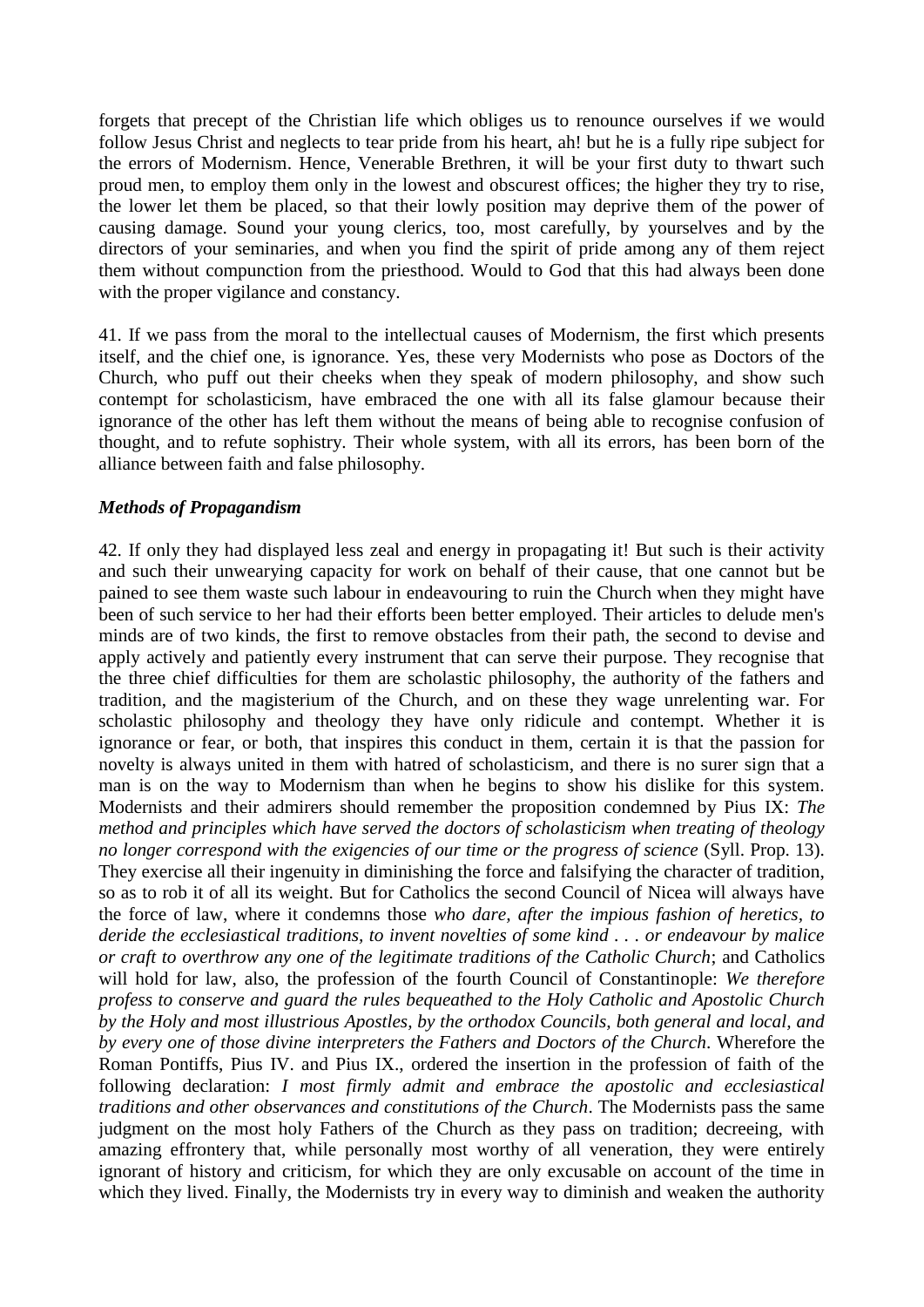of the ecclesiastical magisterium itself by sacrilegiously falsifying its origin, character, and rights, and by freely repeating the calumnies of its adversaries. To all the band of Modernists may be applied those words which Our Predecessor wrote with such pain: *To bring contempt and odium on the mystic Spouse of Christ, who is the true light, the children of darkness have been wont to cast in her face before the world a stupid calumny, and perverting the meaning and force of things and words, to depict her as the friend of darkness and ignorance, and the enemy of light, science, and progress* (Motu-proprio, *Ut mysticum*, 14 March, 1891). This being so, Venerable Brethren, no wonder the Modernists vent all their gall and hatred on Catholics who sturdily fight the battles of the Church. But of all the insults they heap on them those of ignorance and obstinacy are the favourites. When an adversary rises up against them with an erudition and force that render him redoubtable, they try to make a conspiracy of silence around him to nullify the effects of his attack, while in flagrant contrast with this policy towards Catholics, they load with constant praise the writers who range themselves on their side, hailing their works, excluding novelty in every page, with choruses of applause; for them the scholarship of a writer is in direct proportion to the recklessness of his attacks on antiquity, and of his efforts to undermine tradition and the ecclesiastical magisterium; when one of their number falls under the condemnations of the Church the rest of them, to the horror of good Catholics, gather round him, heap public praise upon him, venerate him almost as a martyr to truth. The young, excited and confused by all this glamour of praise and abuse, some of them afraid of being branded as ignorant, others ambitious to be considered learned, and both classes goaded internally by curiosity and pride, often surrender and give themselves up to Modernism.

43. And here we have already some of the artifices employed by Modernists to exploit their wares. What efforts they make to win new recruits! They seize upon chairs in the seminaries and universities, and gradually make of them chairs of pestilence. From these sacred chairs they scatter, though not always openly, the seeds of their doctrines; they proclaim their teachings without disguise in congresses; they introduce them and make them the vogue in social institutions. Under their own names and under pseudonyms they publish numbers of books, newspapers, reviews, and sometimes one and the same writer adopts a variety of pseudonyms to trap the incautious reader into believing in a whole multitude of Modernist writers - in short they leave nothing untried, in action, discourses, writings, as though there were a frenzy of propaganda upon them. And the results of all this? We have to lament at the sight of many young men once full of promise and capable of rendering great services to the Church, now gone astray. And there is another sight that saddens Us too: that of so many other Catholics, who, while they certainly do not go so far as the former, have yet grown into the habit, as though they had been breathing a poisoned atmosphere, of thinking and speaking and writing with a liberty that ill becomes Catholics. They are to be found among the laity, and in the ranks of the clergy, and they are not wanting even in the last place where one might expect to meet them, in religious institutes. If they treat of biblical questions, it is upon Modernist principles; if they write history, it is to search out with curiosity and to publish openly, on the pretext of telling the whole truth and with a species of ill-concealed satisfaction, everything that looks to them like a stain in the history of the Church. Under the sway of certain a priori rules they destroy as far as they can the pious traditions of the people, and bring ridicule on certain relics highly venerable from their antiquity. They are possessed by the empty desire of being talked about, and they know they would never succeed in this were they to say only what has been always said. It may be that they have persuaded themselves that in all this they are really serving God and the Church - in reality they only offend both, less perhaps by their works themselves than by the spirit in which they write and by the encouragement they are giving to the extravagances of the Modernists.

#### **REMEDIES**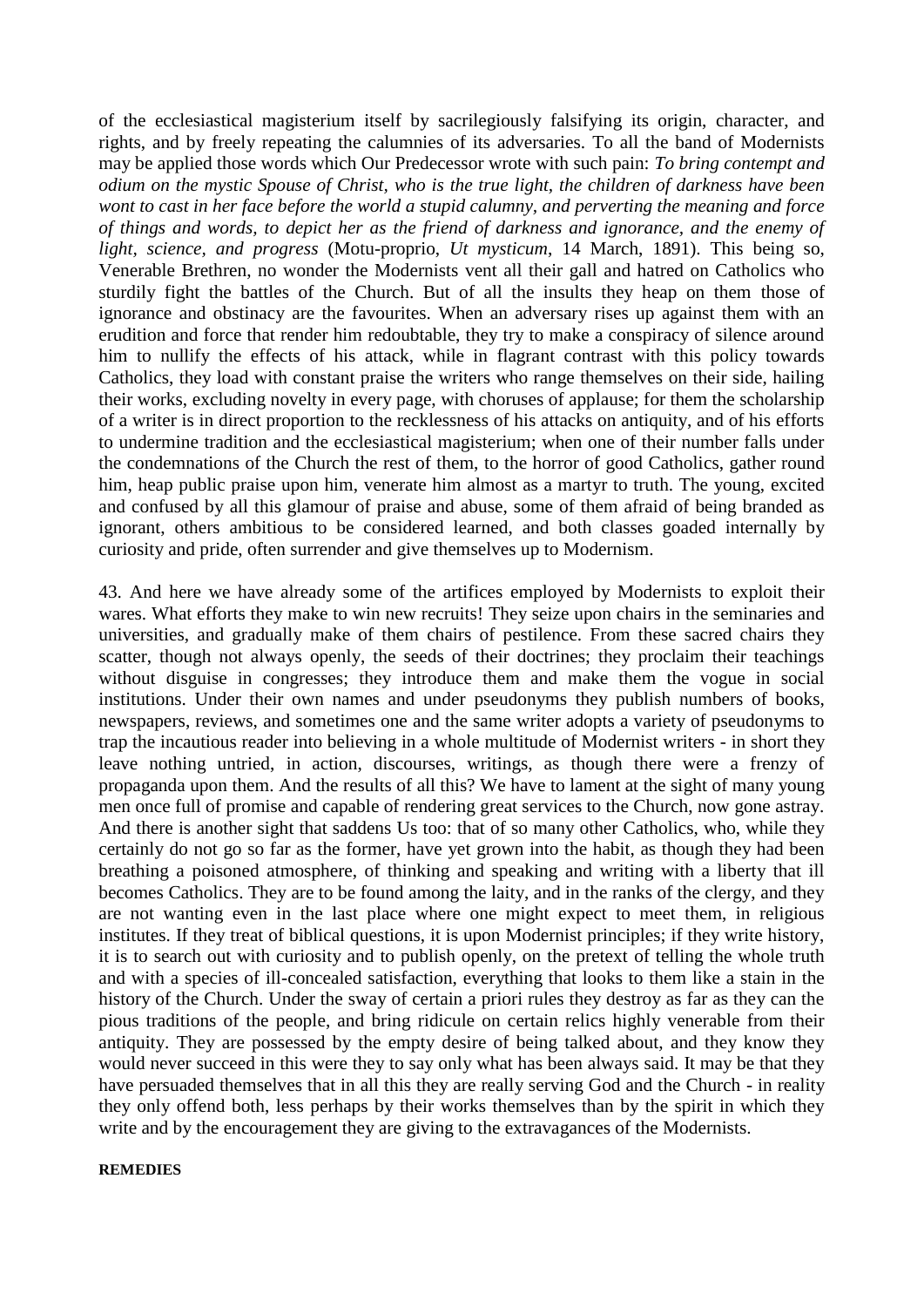44. Against this host of grave errors, and its secret and open advance, Our Predecessor Leo XIII., of happy memory, worked strenuously especially as regards the Bible, both in his words and his acts. But, as we have seen, the Modernists are not easily deterred by such weapons - with an affectation of submission and respect, they proceeded to twist the words of the Pontiff to their own sense, and his acts they described as directed against others than themselves. And the evil has gone on increasing from day to day. We therefore, Venerable Brethren, have determined to adopt at once the most efficacious measures in Our power, and We beg and conjure you to see to it that in this most grave matter nobody will ever be able to say that you have been in the slightest degree wanting in vigilance, zeal or firmness. And what We ask of you and expect of you, We ask and expect also of all other pastors of souls, of all educators and professors of clerics, and in a very special way of the superiors of religious institutions.

## **I. -** *The Study of Scholastic Philosophy*

45. In the first place, with regard to studies, We will and ordain that scholastic philosophy be made the basis of the sacred sciences. It goes without saying that *if anything is met with among the scholastic doctors which may be regarded as an excess of subtlety, or which is altogether*  destitute of probability, We have no desire whatever to propose it for the imitation of present *generations* (Leo XIII. Enc. *Aeterni Patris*). And let it be clearly understood above all things that the scholastic philosophy We prescribe is that which the Angelic Doctor has bequeathed to us, and We, therefore, declare that all the ordinances of Our Predecessor on this subject continue fully in force, and, as far as may be necessary, We do decree anew, and confirm, and ordain that they be by all strictly observed. In seminaries where they may have been neglected let the Bishops impose them and require their observance, and let this apply also to the Superiors of religious institutions. Further let Professors remember that they cannot set St. Thomas aside, especially in metaphysical questions, without grave detriment.

46. On this philosophical foundation the theological edifice is to be solidly raised. Promote the study of theology, Venerable Brethren, by all means in your power, so that your clerics on leaving the seminaries may admire and love it, and always find their delight in it. *For in the vast and varied abundance of studies opening before the mind desirous of truth, everybody knows how the old maxim describes theology as so far in front of all others that every science and art should serve it and be to it as handmaidens* (Leo XIII., Lett. ap. *In Magna*, Dec. 10, 1889). We will add that We deem worthy of praise those who with full respect for tradition, the Holy Fathers, and the ecclesiastical magisterium, undertake, with well-balanced judgment and guided by Catholic principles (which is not always the case), seek to illustrate positive theology by throwing the light of true history upon it. Certainly more attention must be paid to positive theology than in the past, but this must be done without detriment to scholastic theology, and those are to be disapproved as of Modernist tendencies who exalt positive theology in such a way as to seem to despise the scholastic.

47. With regard to profane studies suffice it to recall here what Our Predecessor has admirably said: *Apply yourselves energetically to the study of natural sciences: the brilliant discoveries and the bold and useful applications of them made in our times which have won such applause by our contemporaries will be an object of perpetual praise for those that come after us* (Leo XIII. *Alloc*., March 7, 1880). But this do without interfering with sacred studies, as Our Predecessor in these most grave words prescribed: *If you carefully search for the cause of those errors you will find that it lies in the fact that in these days when the natural sciences absorb so much study, the more severe and lofty studies have been proportionately neglected - some of them have almost passed into oblivion, some of them are pursued in a half-hearted or superficial way, and, sad to say, now that they are fallen from their old estate, they have been dis figured by perverse*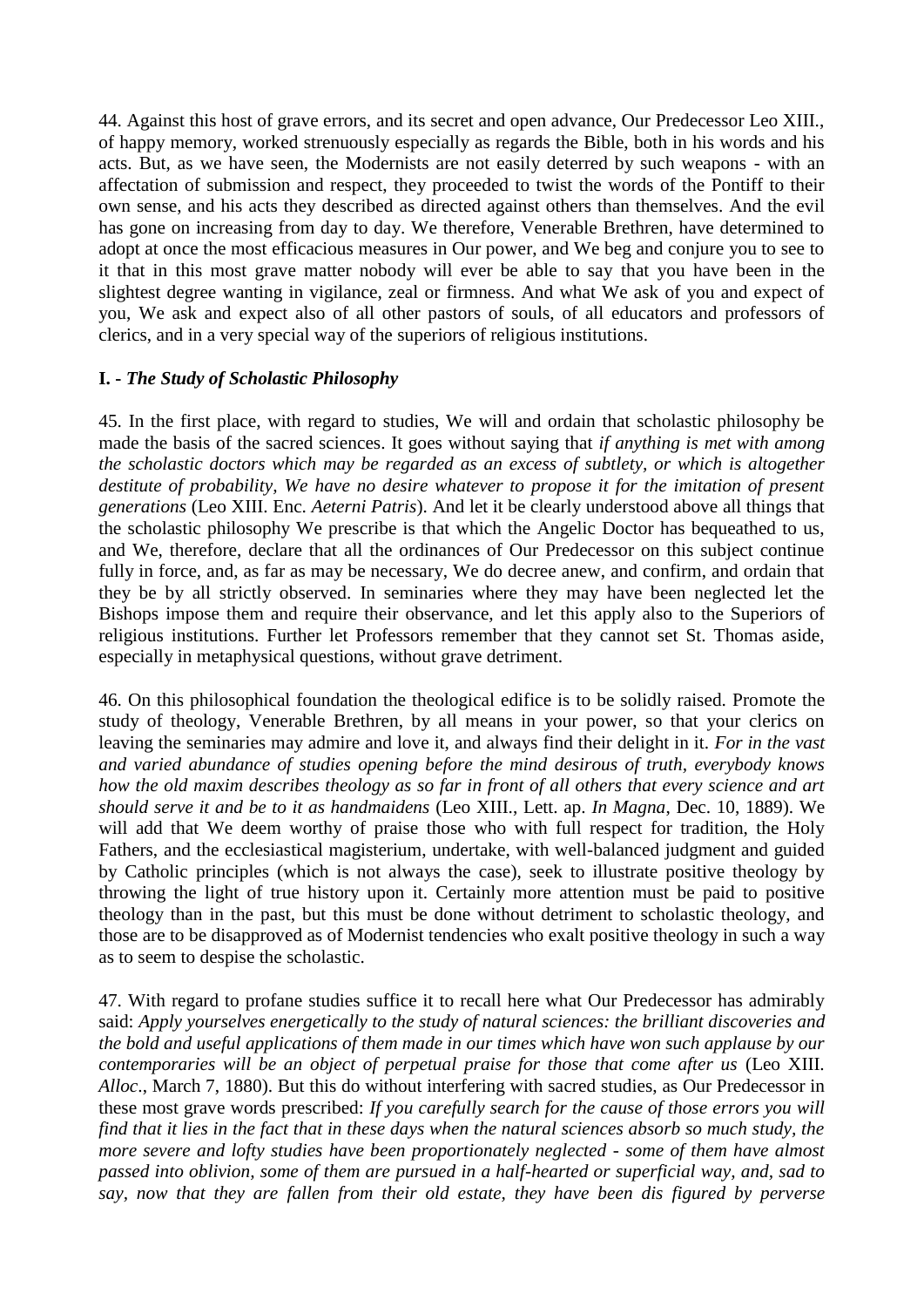*doctrines and monstrous errors* (loco cit.). We ordain, therefore, that the study of natural science in the seminaries be carried on under this law.

# **II -** *Practical Application*

48. All these prescriptions and those of Our Predecessor are to be borne in mind whenever there is question of choosing directors and professors for seminaries and Catholic Universities. Anybody who in any way is found to be imbued with Modernism is to be excluded without compunction from these offices, and those who already occupy them are to be withdrawn. The same policy is to be adopted towards those who favour Modernism either by extolling the Modernists or excusing their culpable conduct, by criticising scholasticism, the Holy Father, or by refusing obedience to ecclesiastical authority in any of its depositaries; and towards those who show a love of novelty in history, archaeology, biblical exegesis, and finally towards those who neglect the sacred sciences or appear to prefer to them the profane. In all this question of studies, Venerable Brethren, you cannot be too watchful or too constant, but most of all in the choice of professors, for as a rule the students are modelled after the pattern of their masters. Strong in the consciousness of your duty, act always prudently but vigorously.

49. Equal diligence and severity are to be used in examining and selecting candidates for Holy Orders. Far, far from the clergy be the love of novelty! God hates the proud and the obstinate. For the future the doctorate of theology and canon law must never be conferred on anybody who has not made the regular course of scholastic philosophy; if conferred it shall be held as null and void. The rules laid down in 1896 by the Sacred Congregation of Bishops and Regulars for the clerics, both secular and regular, of Italy concerning the frequenting of the Universities, We now decree to be extended to all nations. Clerics and priests inscribed in a Catholic Institute or University must not in the future follow in civil Universities those courses for which there are chairs in the Catholic Institutes to which they belong. If this has been permitted anywhere in the past, We ordain that it be not allowed for the future. Let the Bishops who form the Governing Board of such Catholic Institutes or Universities watch with all care that these Our commands be constantly observed.

# **III. -** *Episcopal Vigilance Over Publications*

50. It is also the duty of the bishops to prevent writings infected with Modernism or favourable to it from being read when they have been published, and to hinder their publication when they have not. No book or paper or periodical of this kind must ever be permitted to seminarists or university students. The injury to them would be equal to that caused by immoral reading - nay, it would be greater for such writings poison Christian life at its very fount. The same decision is to be taken concerning the writings of some Catholics, who, though not badly disposed themselves but ill-instructed in theological studies and imbued with modern philosophy, strive to make this harmonize with the faith, and, as they say, to turn it to the account of the faith. The name and reputation of these authors cause them to be read without suspicion, and they are, therefore, all the more dangerous in preparing the way for Modernism.

51. To give you some more general directions, Venerable Brethren, in a matter of such moment, We bid you do everything in your power to drive out of your dioceses, even by solemn interdict, any pernicious books that may be in circulation there. The Holy See neglects no means to put down writings of this kind, but the number of them has now grown to such an extent that it is impossible to censure them all. Hence it happens that the medicine sometimes arrives too late, for the disease has taken root during the delay. We will, therefore, that the Bishops, putting aside all fear and the prudence of the flesh, despising the outcries of the wicked, gently by all means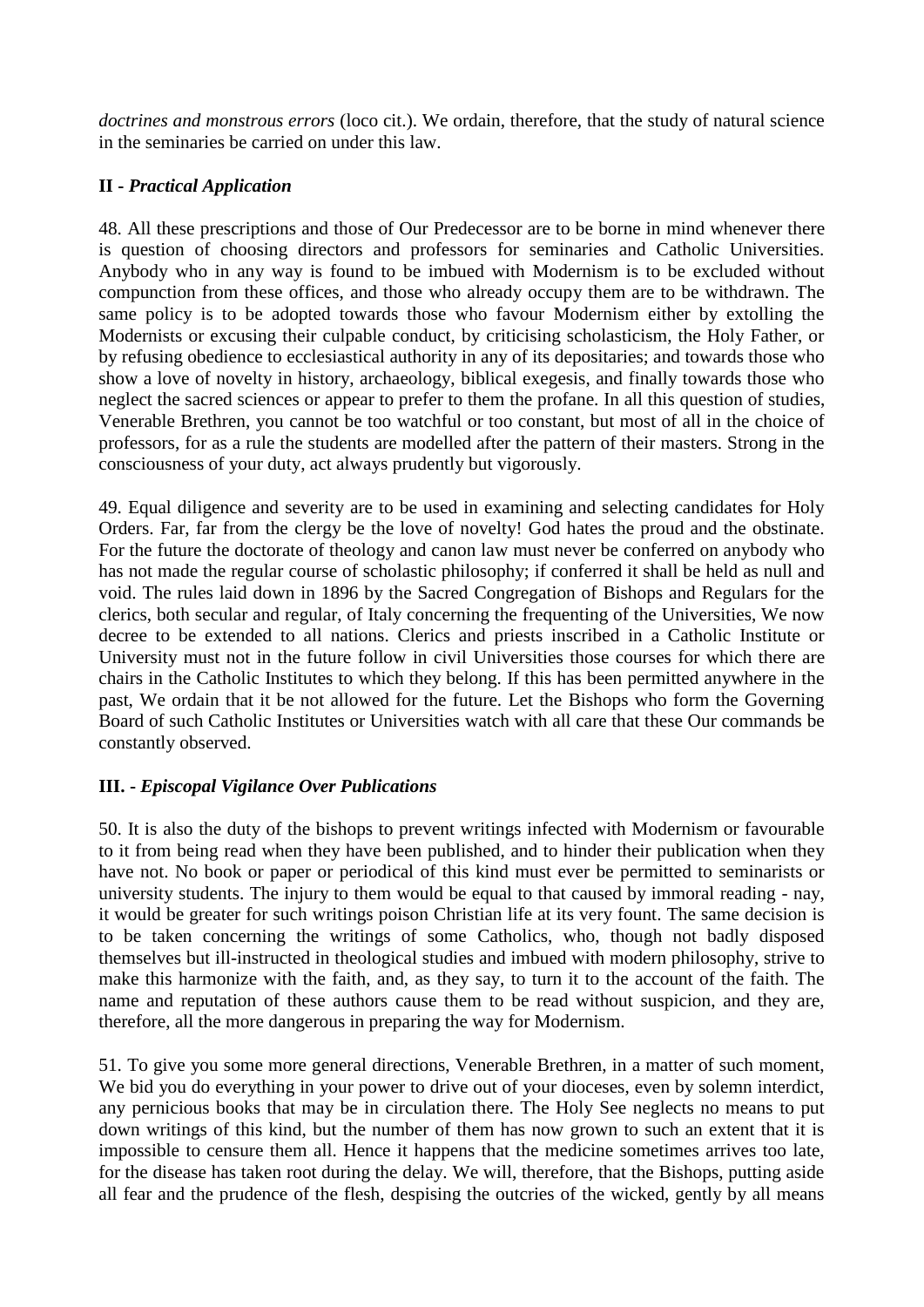but constantly, do each his own share of this work, remembering the injunctions of Leo XIII. in the Apostolic Constitution *Officiorum*: *Let the Ordinaries, acting in this also as Delegates of the Apostolic See, exert themselves to prescribe and to put out of reach of the faithful injurious books or other writings printed or circulated in their dioceses*. In this passage the Bishops, it is true, receive a right, but they have also a duty imposed on them. Let no Bishop think that he fulfils this duty by denouncing to us one or two books, while a great many others of the same kind are being published and circulated. Nor are you to be deterred by the fact that a book has obtained the *Imprimatur* elsewhere, both because this may be merely simulated, and because it may have been granted through carelessness or easiness or excessive confidence in the author as may sometimes happen in religious Orders. Besides, just as the same food does not agree equally with everybody, it may happen that a book harmless in one may, on account of the different circumstances, be hurtful in another. Should a Bishop, therefore, after having taken the advice of prudent persons, deem it right to condemn any of such books in his diocese, We not only give him ample faculty to do so but We impose it upon him as a duty to do so. Of course, it is Our wish that in such action proper regard be used, and sometimes it will suffice to restrict the prohibition to the clergy; but even in such cases it will be obligatory on Catholic booksellers not to put on sale books condemned by the Bishop. And while We are on this subject of booksellers, We wish the Bishops to see to it that they do not, through desire for gain, put on sale unsound books. It is certain that in the catalogues of some of them the books of the Modernists are not unfrequently announced with no small praise. If they refuse obedience let the Bishops have no hesitation in depriving them of the title of Catholic booksellers; so too, and with more reason, if they have the title of Episcopal booksellers, and if they have that of Pontifical, let them be denounced to the Apostolic See. Finally, We remind all of the XXVI. article of the abovementioned Constitution *Officiorum*: *All those who have obtained an apostolic faculty to read and keep forbidden books, are not thereby authorised to read books and periodicals forbidden by the local Ordinaries, unless the apostolic faculty expressly concedes permission to read and keep books condemned by anybody*.

## **IV. -** *Censorship*

52. But it is not enough to hinder the reading and the sale of bad books - it is also necessary to prevent them from being printed. Hence let the Bishops use the utmost severity in granting permission to print. Under the rules of the Constitution *Officiorum*, many publications require the authorisation of the Ordinary, and in some dioceses it has been made the custom to have a suitable number of official censors for the examination of writings. We have the highest praise for this institution, and We not only exhort, but We order that it be extended to all dioceses. In all episcopal Curias, therefore, let censors be appointed for the revision of works intended for publication, and let the censors be chosen from both ranks of the clergy - secular and regular men of age, knowledge and prudence who will know how to follow the golden mean in their judgments. It shall be their office to examine everything which requires permission for publication according to Articles XLI. and XLII. of the above-mentioned Constitution. The Censor shall give his verdict in writing. If it be favourable, the Bishop will give the permission for publication by the word *Imprimatur*, which must always be preceded by the *Nihil obstat* and the name of the Censor. In the Curia of Rome official censors shall be appointed just as elsewhere, and the appointment of them shall appertain to the Master of the Sacred Palaces, after they have been proposed to the Cardinal Vicar and accepted by the Sovereign Pontiff. It will also be the office of the Master of the Sacred Palaces to select the censor for each writing. Permission for publication will be granted by him as well as by the Cardinal Vicar or his Vicegerent, and this permission, as above prescribed, must always be preceded by the *Nihil obstat* and the name of the Censor. Only on very rare and exceptional occasions, and on the prudent decision of the bishop, shall it be possible to omit mention of the Censor. The name of the Censor shall never be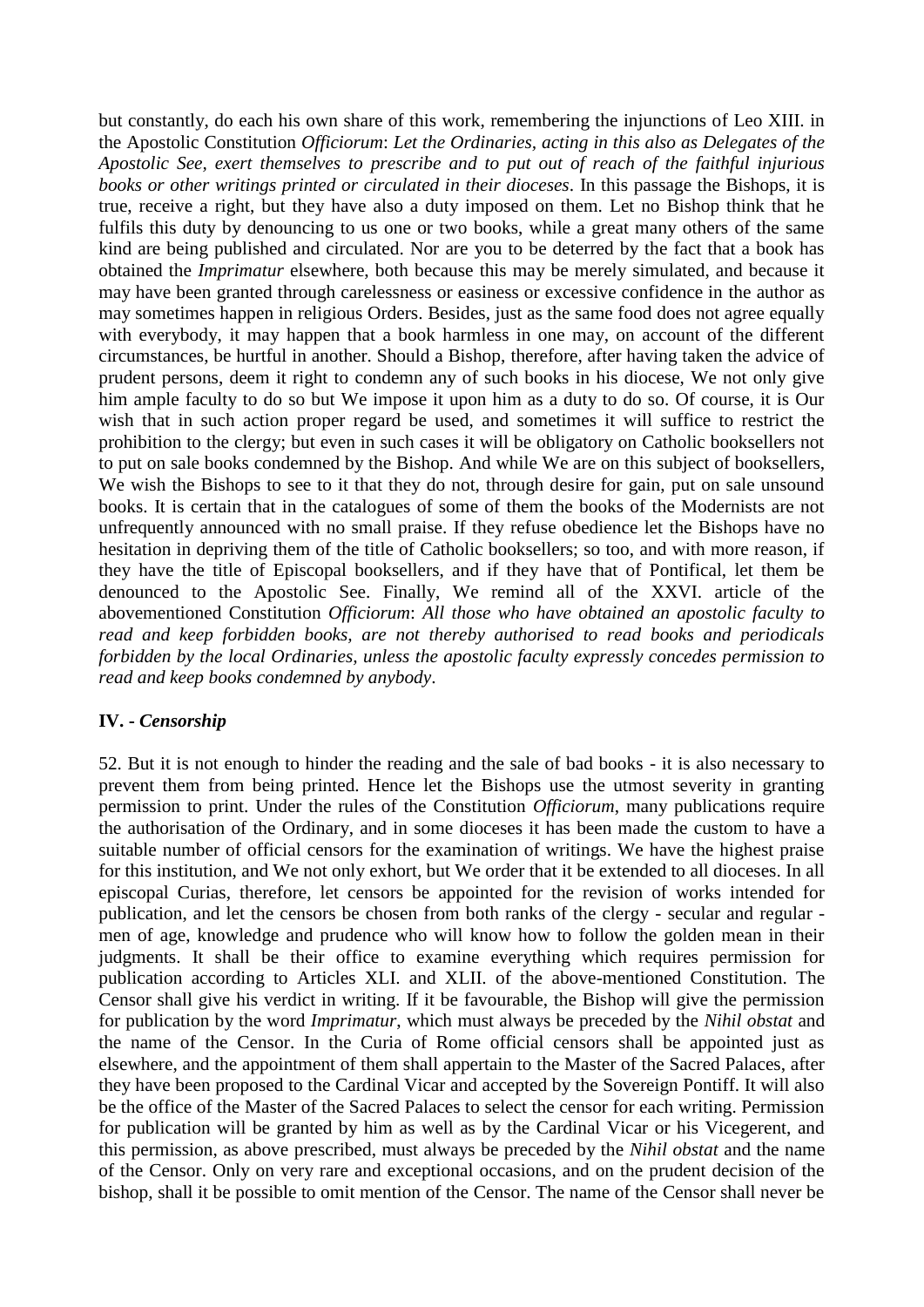made known to the authors until he shall have given a favourable decision, so that he may not have to suffer annoyance either while he is engaged in the examination of a writing or in case he should deny his approval. Censors shall never be chosen from the religious orders until the opinion of the Provincial, or in Rome of the General, has been privately obtained, and the Provincial or the General must give a conscientious account of the character, knowledge and orthodoxy of the candidate. We admonish religious superiors of their solemn duty never to allow anything to be published by any of their subjects without permission from themselves and from the Ordinary. Finally We affirm and declare that the title of Censor has no value and can never be adduced to give credit to the private opinions of the person who holds it.

## *Priests as Editors*

53. Having said this much in general, We now ordain in particular a more careful observance of Article XLII. of the above-mentioned Constitution *Officiorum*. It is *forbidden to secular priests, without the previous consent of the Ordinary, to undertake the direction of papers or periodicals*. This permission shall be withdrawn from any priest who makes a wrong use of it after having been admonished. With regard to priests who are *correspondents* or *collaborators* of periodicals, as it happens not unfrequently that they write matter infected with Modernism for their papers or periodicals, let the Bishops see to it that this is not permitted to happen, and, should they fail in this duty, let the Bishops make due provision with authority delegated by the Supreme Pontiff. Let there be, as far as this is possible, a special Censor for newspapers and periodicals written by Catholics. It shall be his office to read in due time each number after it has been published, and if he find anything dangerous in it let him order that it be corrected. The Bishop shall have the same right even when the Censor has seen nothing objectionable in a publication.

#### **V. -** *Congresses*

54. We have already mentioned congresses and public gatherings as among the means used by the Modernists to propagate and defend their opinions. In the future Bishops shall not permit Congresses of priests except on very rare occasions. When they do permit them it shall only be on condition that matters appertaining to the Bishops or the Apostolic See be not treated in them, and that no motions or postulates be allowed that would imply a usurpation of sacred authority, and that no mention be made in them of Modernism, presbyterianism, or laicism. At Congresses of this kind, which can only be held after permission in writing has been obtained in due time and for each case, it shall not be lawful for priests of other dioceses to take part without the written permission of their Ordinary. Further no priest must lose sight of the solemn recommendation of Leo XIII.: *Let priests hold as sacred the authority of their pastors, let them take it for certain that the sacerdotal ministry, if not exercised under the guidance of the Bishops, can never be either holy, or very fruitful or respectable* (Lett. Encyc. *Nobilissima Gallorum*, 10 Feb., 1884).

## **VI -** *Diocesan Watch Committees*

55. But of what avail, Venerable Brethren, will be all Our commands and prescriptions if they be not dutifully and firmly carried out? And, in order that this may be done, it has seemed expedient to Us to extend to all dioceses the regulations laid down with great wisdom many years ago by the Bishops of Umbria for theirs.

"In order," they say, "to extirpate the errors already propagated and to prevent their further diffusion, and to remove those teachers of impiety through whom the pernicious effects of such dif fusion are being perpetuated, this sacred Assembly, following the example of St. Charles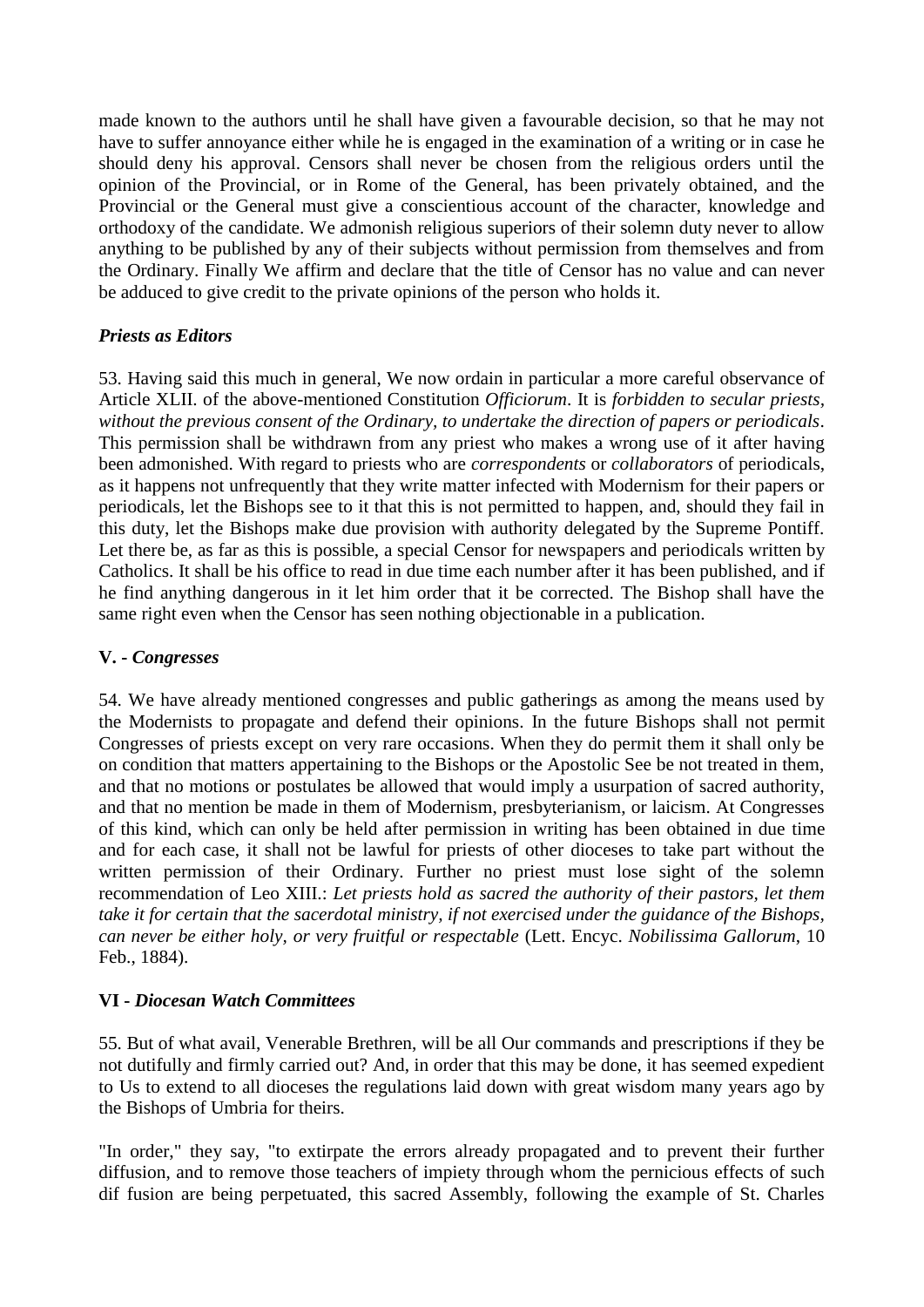Borromeo, has decided to establish in each of the dioceses a Council consisting of approved members of both branches of the clergy, which shall be charged the task of noting the existence of errors and the devices by which new ones are introduced and propagated, and to inform the Bishop of the whole so that he may take counsel with them as to the best means for nipping the evil in the bud and preventing it spreading for the ruin of souls or, worse still, gaining strength and growth" (Acts of the Congress of the Bishops of Umbria, Nov. 1849, tit 2, art. 6). We decree, therefore, that in every diocese a council of this kind, which We are pleased to name "the Council of Vigilance," be instituted without delay. The priests called to form part in it shall be chosen somewhat after the manner above prescribed for the Censors, and they shall meet every two months on an appointed day under the presidency of the Bishop. They shall be bound to secrecy as to their deliberations and decisions, and their function shall be as follows: They shall watch most carefully for every trace and sign of Modernism both in publications and in teaching, and, to preserve from it the clergy and the young, they shall take all prudent, prompt and efficacious measures. Let them combat novelties of words remembering the admonitions of Leo XIII. (Instruct. S.C. NN. EE. EE., 27 Jan., 1902): *It is impossible to approve in Catholic publications of a style inspired by unsound novelty which seems to deride the piety of the faithful and dwells on the introduction of a new order of Christian life, on new directions of the Church, on new aspirations of the modern soul, on a new vocation of the clergy, on a new Christian civilisation*. Language of this kind is not to be tolerated either in books or from chairs of learning. The Councils must not neglect the books treating of the pious traditions of different places or of sacred relics. Let them not permit such questions to be discussed in periodicals destined to stimulate piety, neither with expressions savouring of mockery or contempt, nor by dogmatic pronouncements, especially when, as is often the case, what is stated as a certainty either does not pass the limits of probability or is merely based on prejudiced opinion. Concerning sacred relics, let this be the rule: When Bishops, who alone are judges in such matters, know for certain the a relic is not genuine, let them remove it at once from the veneration of the faithful; if the authentications of a relic happen to have been lost through civil disturbances, or in any other way, let it not be exposed for public veneration until the Bishop has verified it. The argument of prescription or well-founded presumption is to have weight only when devotion to a relic is commendable by reason of its antiquity, according to the sense of the Decree issued in 1896 by the Congregation of Indulgences and Sacred Relics: *Ancient relics are to retain the veneration they have always enjoyed except when in individual instances there are clear arguments that they are false or suppositions*. In passing judgment on pious traditions be it always borne in mind that in this matter the Church uses the greatest prudence, and that she does not allow traditions of this kind to be narrated in books except with the utmost caution and with the insertion of the declaration imposed by Urban VIII, and even then she does not guarantee the truth of the fact narrated; she simply does but forbid belief in things for which human arguments are not wanting. On this matter the Sacred Congregation of Rites, thirty years ago, decreed as follows: *These apparitions and revelations have neither been approved nor condemned by the Holy See, which has simply allowed that they be believed on purely human faith, on the tradition which they relate, corroborated by testimonies and documents worthy of credence* (Decree, May 2, 1877). Anybody who follows this rule has no cause for fear. For the devotion based on any apparition, in as far as it regards the fact itself, that is to say in as far as it is *relative*, always implies the hypothesis of the truth of the fact; while in as far as it is absolute, it must always be based on the truth, seeing that its object is the persons of the saints who are honoured. The same is true of relics. Finally, We entrust to the Councils of Vigilance the duty of overlooking assiduously and diligently social institutions as well as writings on social questions so that they may harbour no trace of Modernism, but obey the prescriptions of the Roman Pontiffs.

#### **VII -** *Triennial Returns*